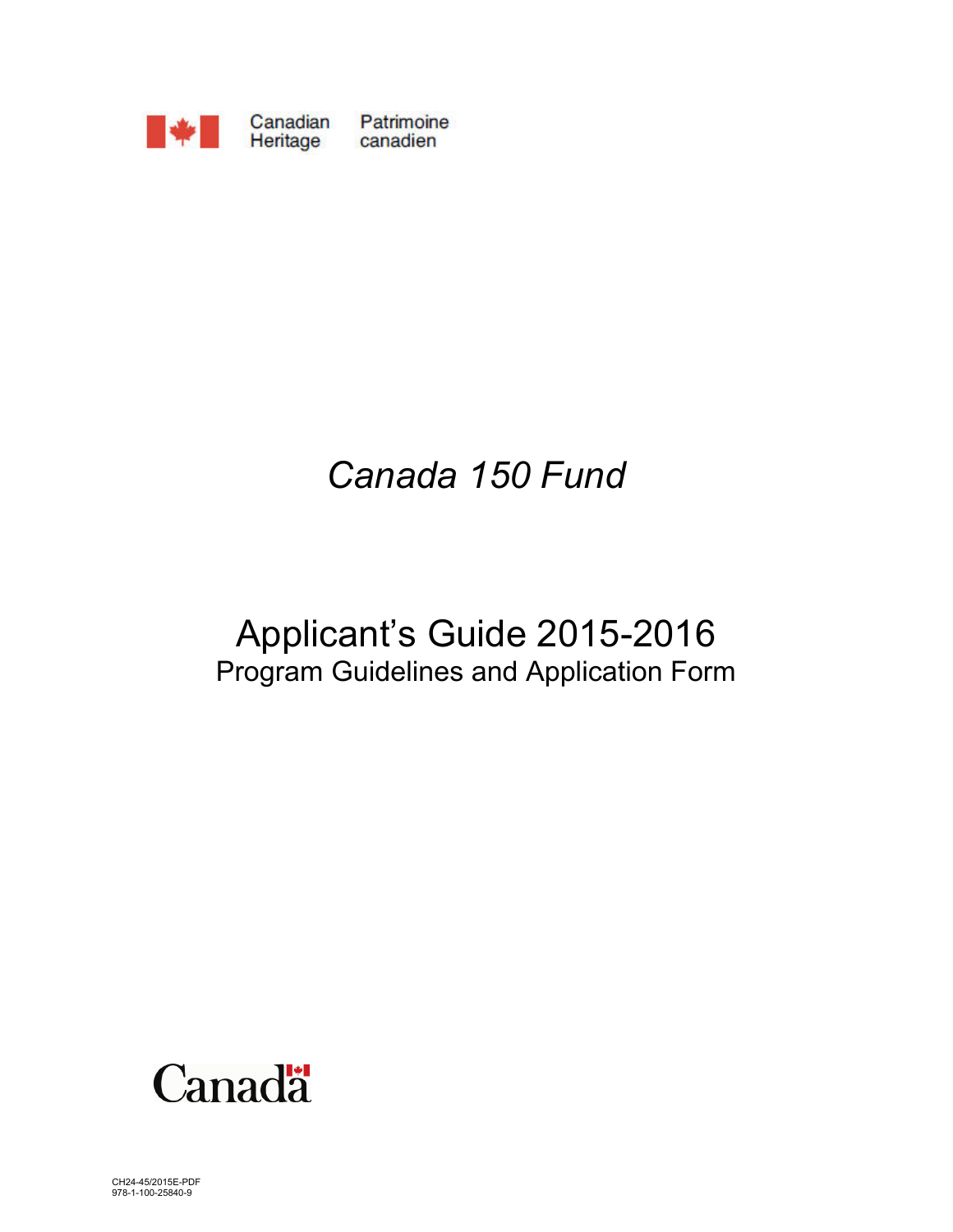### **Table of Contents**

| 1.1                                                         |  |
|-------------------------------------------------------------|--|
| 1.2                                                         |  |
| 1.3                                                         |  |
| 1.4                                                         |  |
| 1.5                                                         |  |
| 1.6                                                         |  |
| 1.7                                                         |  |
| 1.7.1                                                       |  |
| 1.7.2                                                       |  |
| 1.8                                                         |  |
| 1.8.1                                                       |  |
| 1.8.2                                                       |  |
| 1.9                                                         |  |
| 1.9.1                                                       |  |
| 1.9.2                                                       |  |
| 1.9.3                                                       |  |
| Acknowledgement of Government of Canada Funding 17<br>1.9.4 |  |
| 1.9.5                                                       |  |
|                                                             |  |
|                                                             |  |
| 21                                                          |  |
| 2.2                                                         |  |
|                                                             |  |
|                                                             |  |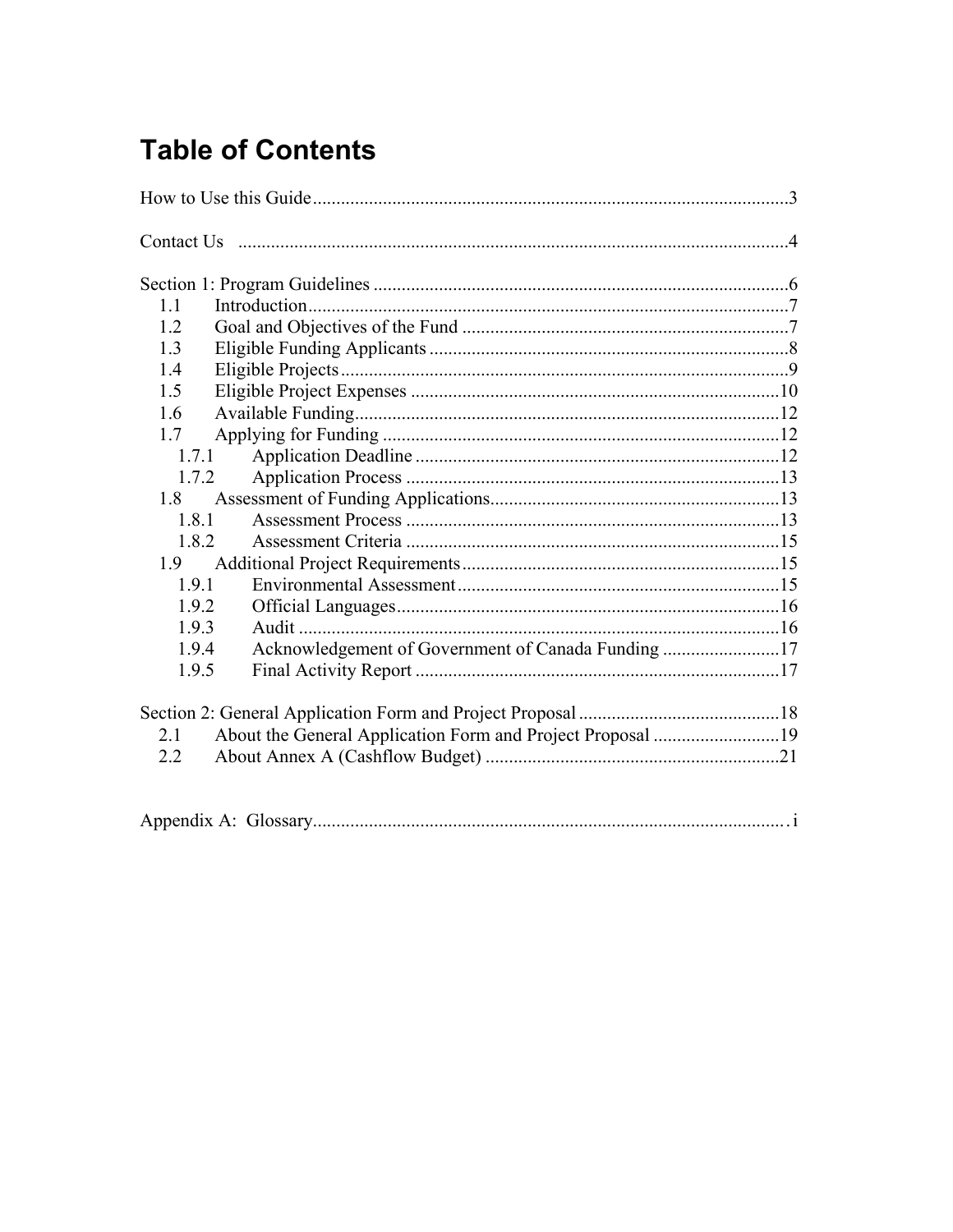### <span id="page-2-0"></span>**How to Use this Guide**

If you wish to apply for funding from the Department of Canadian Heritage's *Canada 150 Fund*, please read the Applicant's Guide carefully. It is divided into two main sections.

Section 1, the Program Guidelines, includes everything you need to know about the *Canada 150 Fund* before deciding to apply for funding. This guide applies to both Community-driven projects as well as to Signature Initiatives. This section will help you answer fundamental questions, such as the following:

- What is the *Canada 150 Fund*?
- Who can apply to the *Canada 150 Fund?*
- What types of projects can I propose?
- How do I submit a funding application?
- What date do I have to submit it by?
- What happens to my application after it is submitted?

Once you have read the Guidelines and established that you wish to apply for funding from the *Canada 150 Fund*, go to Section 2 where you will find instructions on how to complete the Application Form that you must use.

#### **Projects of National Scope**

A **limited number** of high impact, large-scale projects that are national in scope will be supported through the *Canada 150 Fund* as **Signature Initiatives**.

Projects may be considered as candidates to be Canada 150 Signature Initiatives, if they are:

- specifically designed to celebrate Canada 150;
- national in scope and reach;
- unique and innovative; and
- participation-oriented.

Applicants and/or their partners will be required to contribute a minimum of 25% of the total project cost (cash and/or in-kind) to be funded as a Canada 150 Signature Initiative.

If you think your project may qualify as a Signature Initiative you must speak with a project officer before applying (see **Contact Us** section).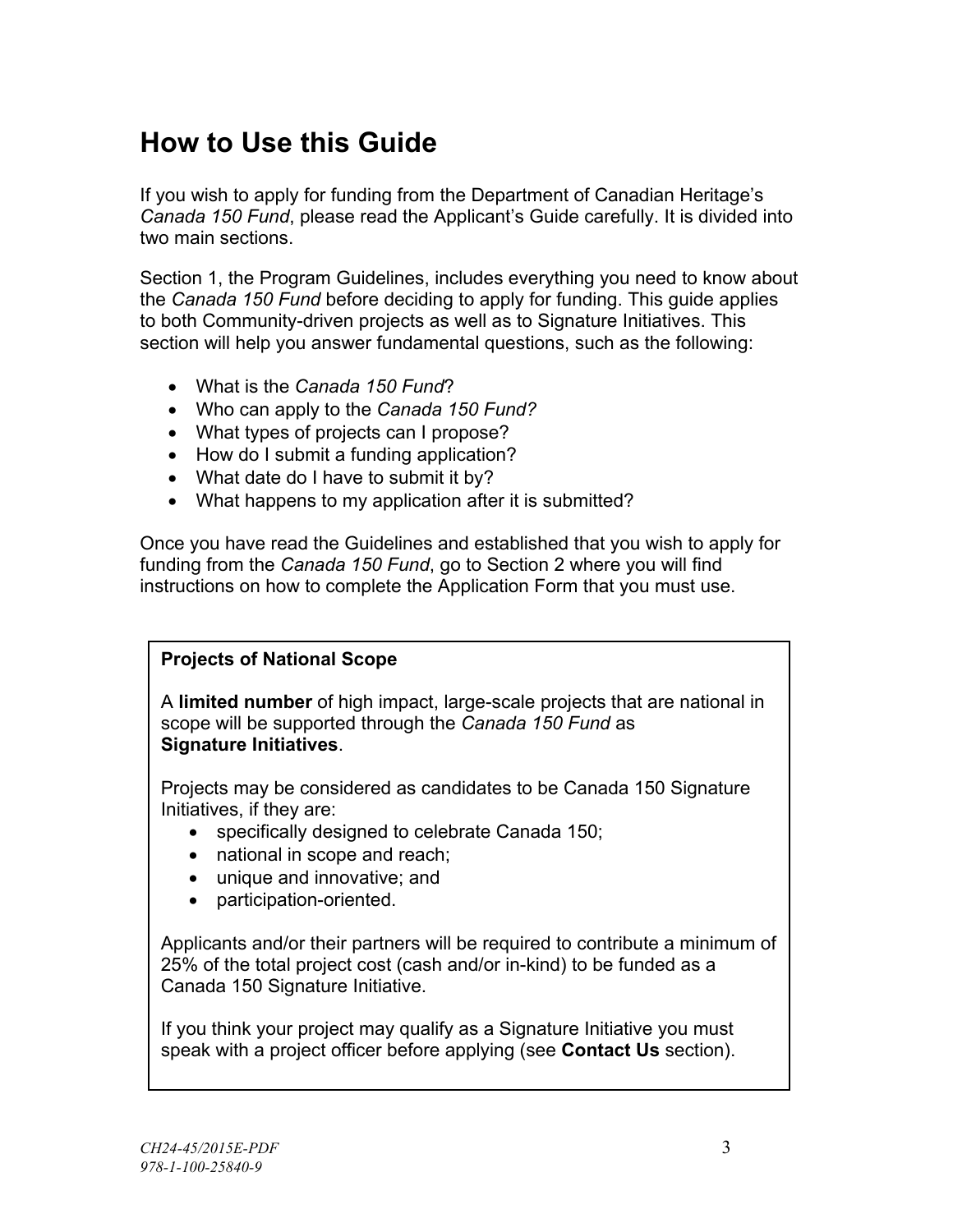### <span id="page-3-0"></span>**Contact Us**

Before completing a funding application, it is important to contact a Canadian Heritage program officer to discuss your project idea.

The program officer will be able to help you by:

- Providing guidance with respect to the *Canada 150 Fund* funding criteria;
- Clarifying the application process and timelines;
- Providing you with helpful tips and tools to develop your funding application; and
- Orienting you toward other programs that offer funding opportunities for projects related to the celebration of Canada 150.

#### **Contact Information**

If you are deaf, hard of hearing, or speech-impaired, please call our toll-free TTY line. Use this line for all enquiries, regardless of whether your project is national or local, regional, provincial in scope: 1-888-997-3123.

The toll-free lines (1-800 or 1-866) have agents available to answer your questions, Monday to Friday, 8:30 a.m. to 5:00 p.m. Eastern Time.

For projects that are **local, regional, or provincial in scope,** please contact the Canadian Heritage Regional Office in your province or territory.

| <b>BRITISH COLUMBIA AND YUKON</b>          | <b>ALBERTA</b>                      |
|--------------------------------------------|-------------------------------------|
| Canadian Heritage                          | Canadian Heritage                   |
| Canada 150 Fund                            | Canada Place                        |
| 351 Abbott Street, Suite 205               | Canada 150 Fund                     |
| Vancouver, British Columbia V6B 0G6        | 9700 Jasper Avenue, Suite 1132      |
| Email: wr-ro@pch.gc.ca                     | Edmonton, Alberta T5J 4C3           |
| Tel: 604-666-0176 or 1-866-811-0055        | Email: wr-ro@pch.gc.ca              |
| Fax: 604-666-3508                          | Tel: 780-495-3350 or 1-866-811-0055 |
|                                            | Fax: 780-495-4873                   |
| <b>NORTHWEST TERRITORIES</b>               | <b>SASKATCHEWAN</b>                 |
| Canadian Heritage                          | Canadian Heritage                   |
| Canada 150 Fund                            | Canada 150 Fund                     |
| 5101 50th Avenue, Suite 323                | 1975 Scarth Street, Suite 400       |
| P.O. Box 460                               | Regina, Saskatchewan S4P 2H1        |
| Yellowknife, Northwest Territories X1A 2N4 | Email: pnr.rpn@pch.qc.ca            |
| Email: pnr.rpn@pch.gc.ca                   | Tel: 306-780-7287 or 1-866-811-0055 |
| Tel: 867-766-8480 or 1-866-811-0055        | Fax: 306 780-6630                   |
| Fax: 867-766-8489                          |                                     |
|                                            |                                     |
|                                            |                                     |
|                                            |                                     |
|                                            |                                     |
|                                            |                                     |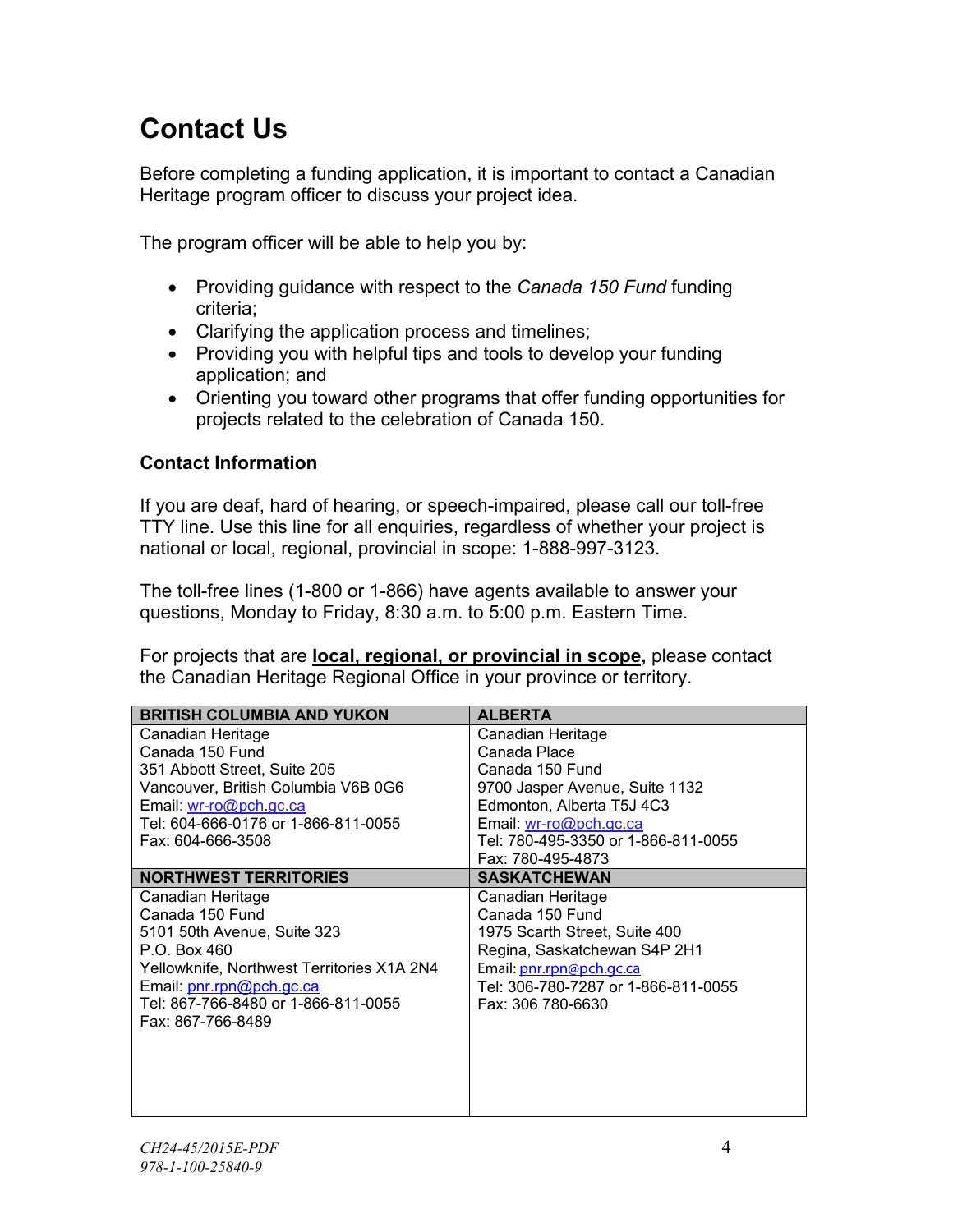| <b>MANITOBA AND NUNAVUT</b>                           | <b>ONTARIO</b>                                                                  |
|-------------------------------------------------------|---------------------------------------------------------------------------------|
| Canadian Heritage                                     | Canadian Heritage                                                               |
| Canada 150 Fund                                       | Canada 150 Fund                                                                 |
| 240 Graham Avenue, Suite 510                          | 150 John Street, Suite 400                                                      |
| P.O. Box 2160                                         | Toronto, Ontario M5V 3T6                                                        |
| Winnipeg, Manitoba R3C 3R5                            | Email: pch-ontario@pch.gc.ca                                                    |
| Email: pnr.rpn@pch.qc.ca                              | Tel: 416-973-1990 or 1-800-749-7061                                             |
| Tel: 204-983-3601 or 1-866-811-0055                   | Fax: 416-954-4515                                                               |
| Fax: 204-984-6996                                     |                                                                                 |
| <b>QUÉBEC</b>                                         | <b>NEW BRUNSWICK</b>                                                            |
| Canadian Heritage                                     | Canadian Heritage                                                               |
| Dominique Ducharme Building                           | Canada 150 Fund                                                                 |
| Canada 150 Fund                                       | 1045 Main Street                                                                |
| 105 rue McGill St., Suite 200                         | Moncton, New Brunswick E1C 1H1                                                  |
| Montréal, Quebec H2Y 2E7                              | Email: pch-atlan@pch.gc.ca                                                      |
| Email: pch-qc@pch.gc.ca                               | Tel: 506-851-7066 or 1-866-811-0055                                             |
| Tel: 514-283-7926 or 1-866-811-0055                   | Fax: 506-851-7079                                                               |
| Fax: 514-283-3126                                     |                                                                                 |
| <b>NOVA SCOTIA</b>                                    | <b>PRINCE EDWARD ISLAND</b>                                                     |
| Canadian Heritage                                     | Canadian Heritage<br>Jean Canfield Government of Canada Bld.                    |
| Old Red Store, Historic Properties<br>Canada 150 Fund | Canada 150 Fund                                                                 |
| 1875 Upper Water Street, Suite 200                    |                                                                                 |
| Halifax, Nova Scotia B3J 1S9                          | 191 University Avenue, 2nd Floor<br>Charlottetown, Prince Edward Island C1A 4L2 |
| Email: pch-atlan@pch.gc.ca                            | Email: pch-atlan@pch.gc.ca                                                      |
| Tel: 902-426-2244 or 1-866-811-0055                   | Tel: 902-566-7188 or 1-866-811-0055                                             |
| Fax: 902-426-5428                                     | Fax: 902-566-7186                                                               |
| NEWFOUNDLAND AND LABRADOR                             |                                                                                 |
| Canadian Heritage                                     |                                                                                 |
| Canada 150 Fund                                       |                                                                                 |
| 10 Barters Hill, 3rd floor                            |                                                                                 |
| P.O. Box 5879                                         |                                                                                 |
| St. John's, Newfoundland and Labrador                 |                                                                                 |
| A <sub>1</sub> C <sub>5</sub> X <sub>4</sub>          |                                                                                 |
| Email: pch-atlan@pch.gc.ca                            |                                                                                 |
| Tel: 709-772-5364 or 1-866-811-0055                   |                                                                                 |
| Fax: 709-772-2940                                     |                                                                                 |

For projects that are **national in scope**, please contact:

Department of Canadian Heritage - *Canada 150 Fund*  25 Eddy Street, 11th Floor Mailstop 25-11-R Gatineau, Quebec K1A 0M5 E-mail: [info@Canada150.gc.ca](mailto:info@Canada150.gc.ca) Telephone: 819-997-0055 or 1-866-811-0055 Fax: 1-819-956-3645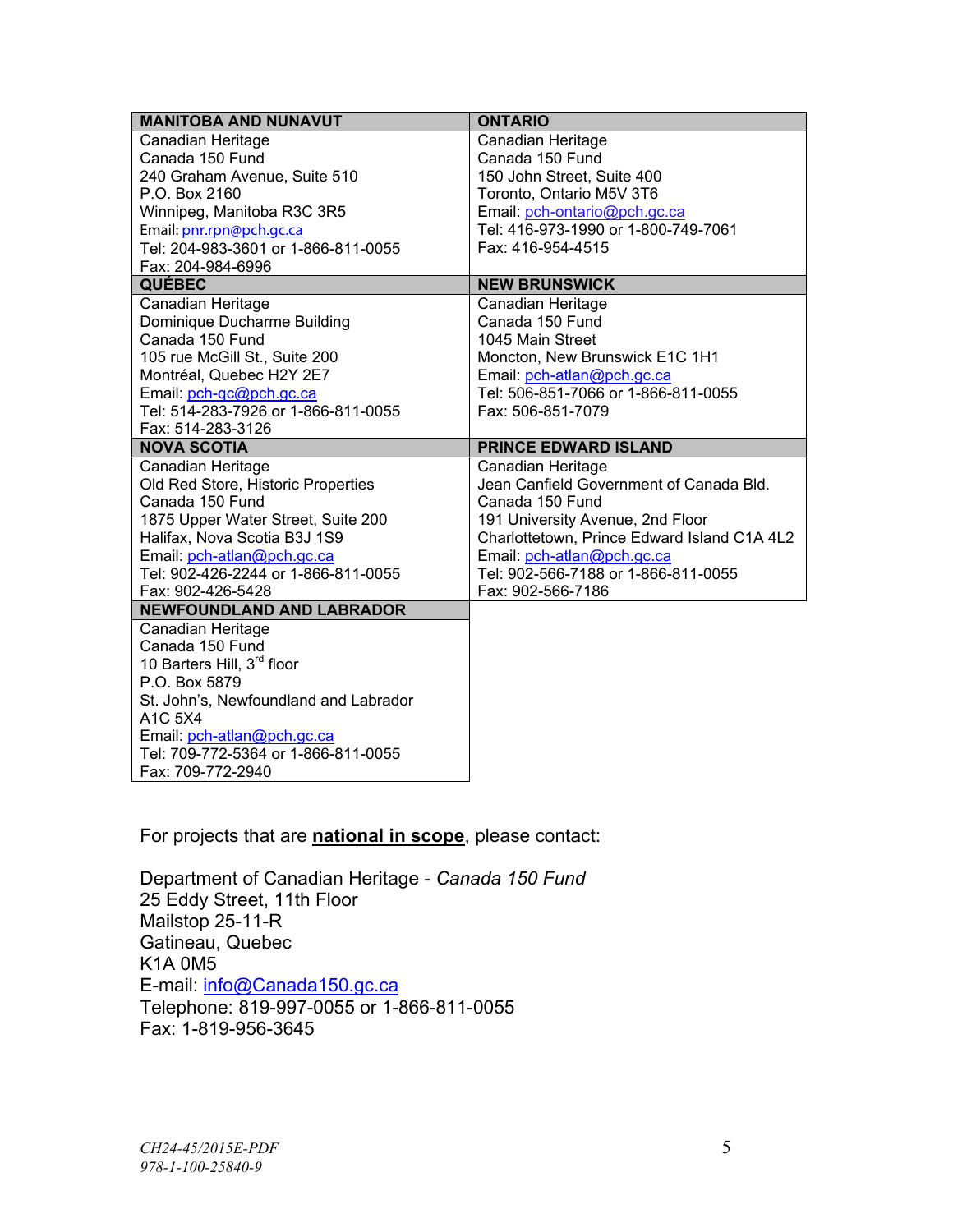**Section 1:**

# <span id="page-5-0"></span>**Program Guidelines**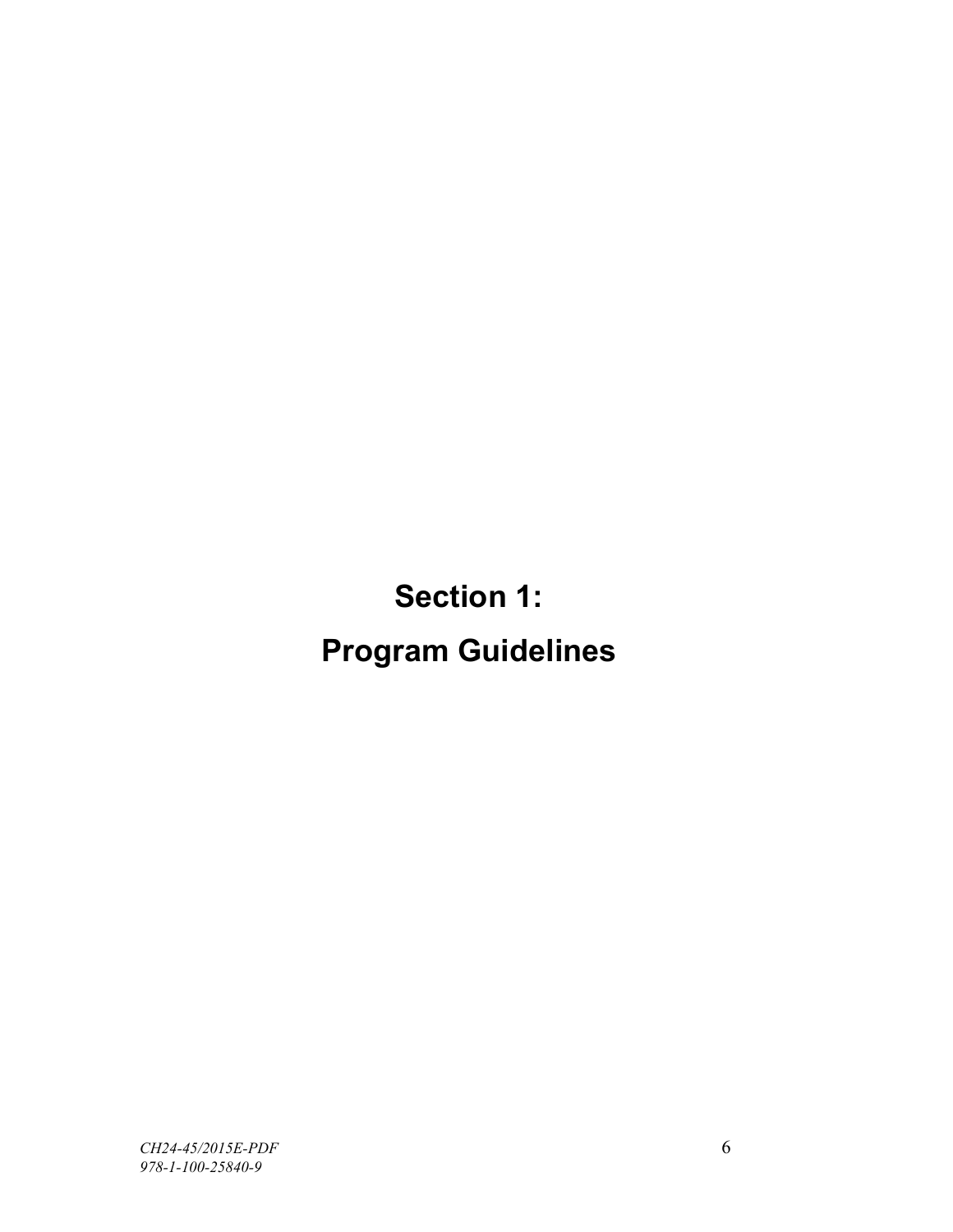### <span id="page-6-0"></span>**1.1 Introduction**

Canada's 150<sup>th</sup> anniversary of Confederation in 2017 is a pivotal milestone for our country that allows us to connect with our past, celebrate who we are, honour our exceptional achievements, and build a legacy for tomorrow. Since 2012, the Government of Canada has been actively planning for Canada 150 by inviting Canadians to celebrate historic nation-building events on the Road to 2017.

Canada 150 belongs to us all and we are called to give something back to our communities and our nation.

The overarching theme for Canada 150 is **Strong, Proud, and Free** – three words that define and characterize present-day Canada. A Canada that is a strong leader in the world with one of the most robust economies. A Canada that is proud of its identity and achievements as well as its natural beauty and resources. A Canada that is free with an open, diverse, and pluralistic society. This theme connects us with our past, embraces the present, and builds towards the future.

### <span id="page-6-1"></span>**1.2 Goal and Objectives of the Fund**

The Department of Canadian Heritage (PCH) is the lead department for the celebrations of Canada 150 and has created the *Canada 150 Fund;* a funding initiative that aims to promote Canadian values, culture and history, generate national pride and bring citizens together to celebrate Canada 150.

Funding is available in the form of grants or contributions for projects that support the objectives below and meet the criteria described in the following pages of this guide.

#### **Goal**

The goal of the *Canada 150 Fund* is to create opportunities for Canadians to participate in activities that contribute to building a sense of pride and attachment to Canada.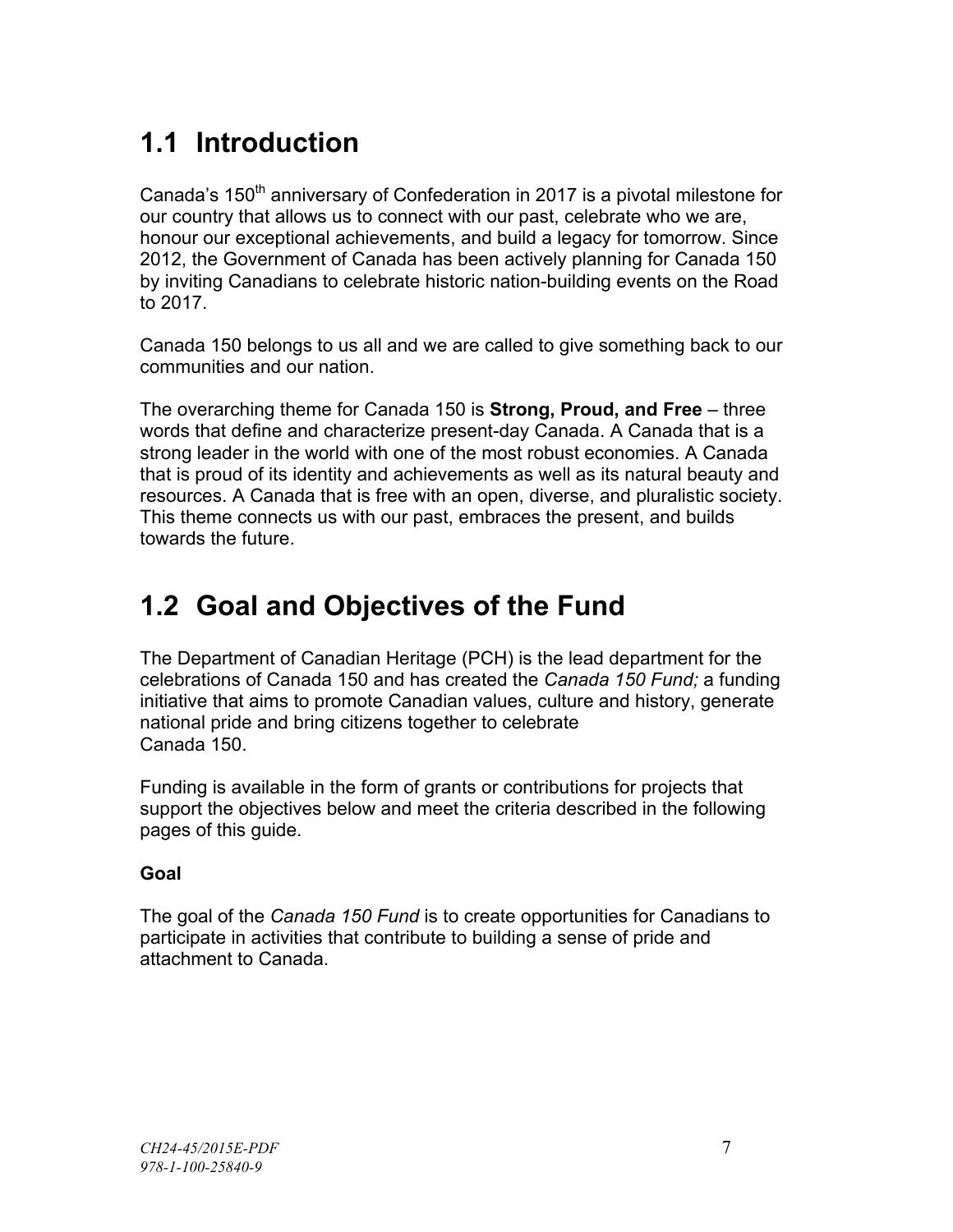#### **Objectives**

*The Canada 150 Fund* will support activities that:

- Encourage participants to give back to Canada through gifts of time and energy, in ways that leave a legacy for the future;
- Provide Canadians with opportunities to actively participate and/or celebrate together, promoting and building a deeper understanding of Canada, its people and what it means to be Canadian; and
- Recognize and promote exceptional Canadian people, places, achievements and events that continue to shape our country.

### <span id="page-7-0"></span>**1.3 Eligible Funding Applicants**

Eligible funding applicants under the *Canada 150 Fund* include the following types:

- Canadian not-for-profit organizations, including corporations, trusts, cooperatives, and unincorporated associations;
- Canadian business corporations, including partnerships, trusts and joint ventures where projects are non-commercial in nature;
- Canadian schools; and
- Canadian municipal governments and their institutions.

Federal departments, agencies and institutions, Provincial and Territorial governments and their institutions, private individuals and political parties are not eligible under the *Canada 150 Fund.*

#### **Note:**

- Organizations can apply either individually or as partners in a joint project. In the case of partnerships, one organization must assume the lead role and responsibility for the project.
- When circumstances justify it, the *Canada 150 Fund* could consider third party delivery where a primary funding recipient distributes payments to ultimate recipients in accordance with the terms of a contribution agreement. When third party delivery organizations are involved, the primary recipient identified in the contribution agreement for the project must:
	- ensure that ultimate funding recipients meet the eligibility criteria established for the *Canada 150 Fund*; and
	- assume responsibility for the reporting requirements identified in the contribution agreement.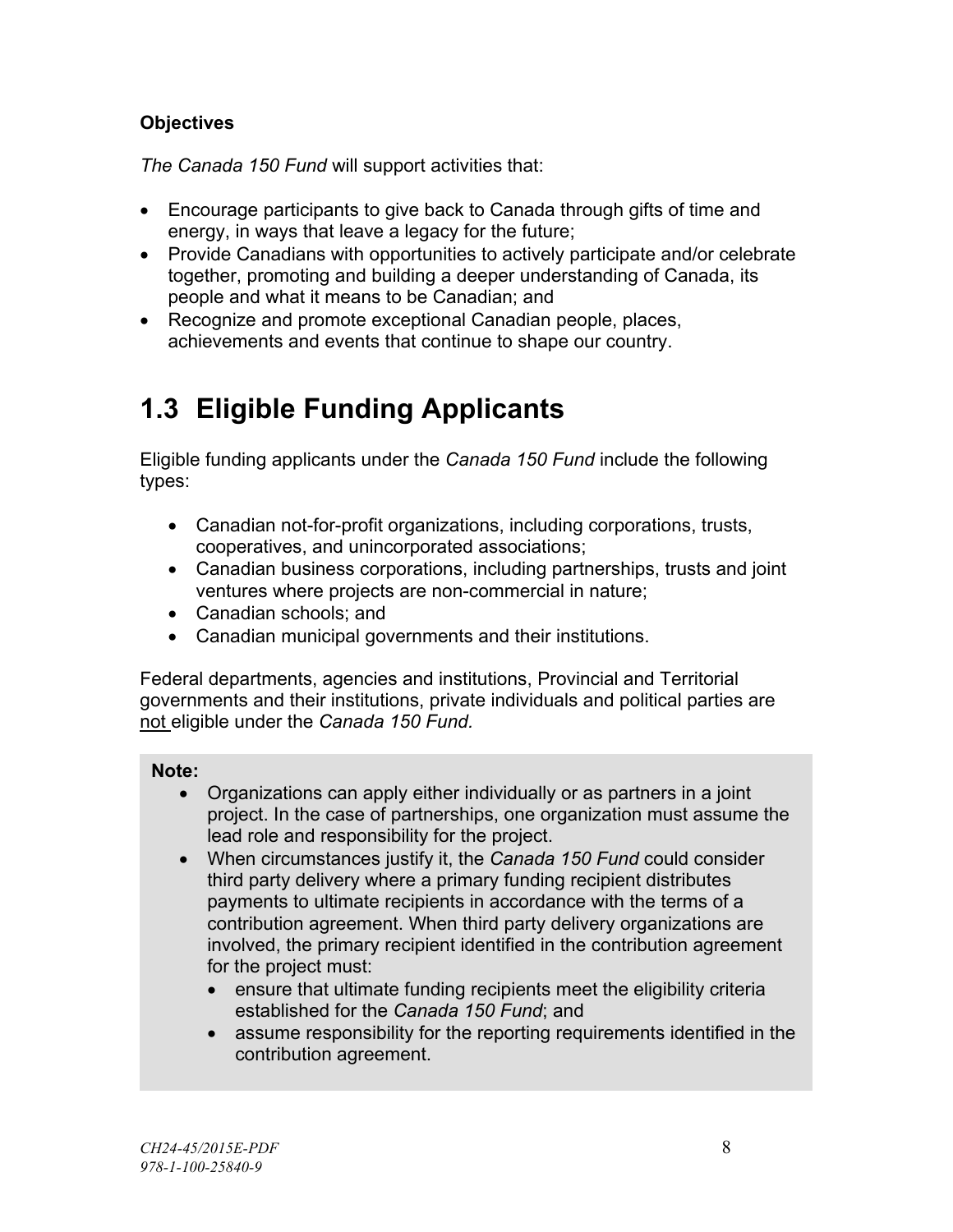### <span id="page-8-0"></span>**1.4 Eligible Projects**

#### **Eligible Projects**

In order to be eligible for funding under the *Canada 150 Fund*, proposed projects must:

- Contribute to the achievement of the objectives of the *Canada 150 Fund*  outlined in Section 1.2.; and
- Not be identified as ineligible under the **Ineligible Projects** section below.

#### **Examples of eligible projects under the** *Canada 150 Fund* **include:**

- Celebratory or commemorative activities and events;
- Community building activities and events;
- Sport and active-living activities and events;
- Exhibits:
- Plaques, monuments and permanent installations;
- Ceremonies for site dedications;
- Interpretive programming and tours;
- Documentary films;
- Learning materials and activities;
- Theatrical or musical performances:
- Large-scale artwork projects;
- New Canada 150 fairs and festivals; and
- Specific Canada 150 programming added to regular or recurrent fairs and festivals.

#### **Ineligible Projects**

The following projects will not be eligible for funding under the *Canada 150 Fund*:

- Lobbying or advocacy activities;
- Major infrastructure projects such as the building of roads and buildings;
- Ongoing activities such as the publication of regular issues of newsletters, magazines and periodicals;
- Projects that are designed for fundraising purposes, or that generate advantage or profit; and
- Any activity taking place outside Canada.

#### **Important: Please contact a** *Canada 150 Fund* **program officer to discuss the nature of your project before completing a funding application.**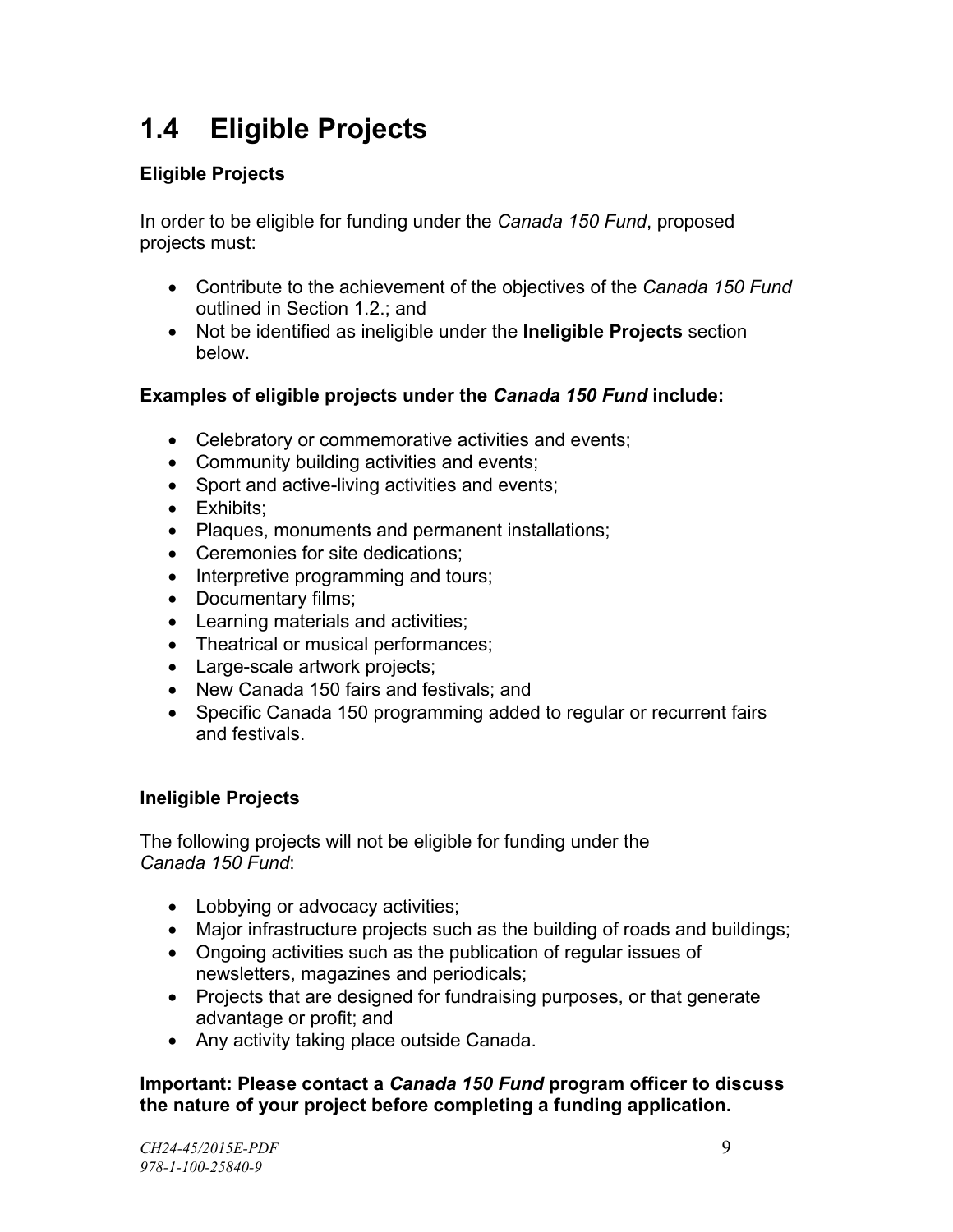#### **Note:**

- The fact that a project meets the eligibility criteria does not guarantee that it will be funded. All eligible projects are subject to a comprehensive assessment process, which may or may not result in a positive funding decision.
- For projects involving a plaque, monument or permanent installation, the applicant must provide written evidence that a site has been legally appropriated for the purpose being considered for funding. The applicant must also demonstrate that proper arrangements will be made for ongoing ownership and maintenance of the site, or installation beyond the duration of the proposed project.
- For projects involving activities that require funding beyond the project end date to achieve the approved objectives stipulated in the application, applicants will be required to provide confirmation of future funding to sustain these activities beyond the project end date. Financial assistance received under the *Canada 150 Fund* is not to be construed as a guarantee, express or implied, of acceptance by the Department to sustain any project activities beyond the project end date.

### <span id="page-9-0"></span>**1.5 Eligible Project Expenses**

### **Eligible Expenses**

Eligible expenses under the *Canada 150 Fund* include relevant, reasonable and essential expenses required to accomplish an eligible project. Funding may be requested for projects spanning more than one year, provided that they do not exceed the duration of the *Canada 150 Fund.* Eligible expenses include, but are not limited to, the following:

- Materials and supplies, such as educational and learning materials, and materials for the creation of exhibits, DVDs, plaques and monuments;
- Promotional products and publicity expenses;
- Equipment rental;
- Reasonable salaries and benefits or professional fees related specifically to project activities, for example: project coordination and implementation, event management, production, translation, Web design, project-related research, design of plaques and monuments. Salaries, benefits and professional fees for general administration of the project such as accounting, bookkeeping and general management will be considered administrative costs (see below);
- Reasonable administrative costs required to complete project objectives, including salaries, benefits and professional fees for general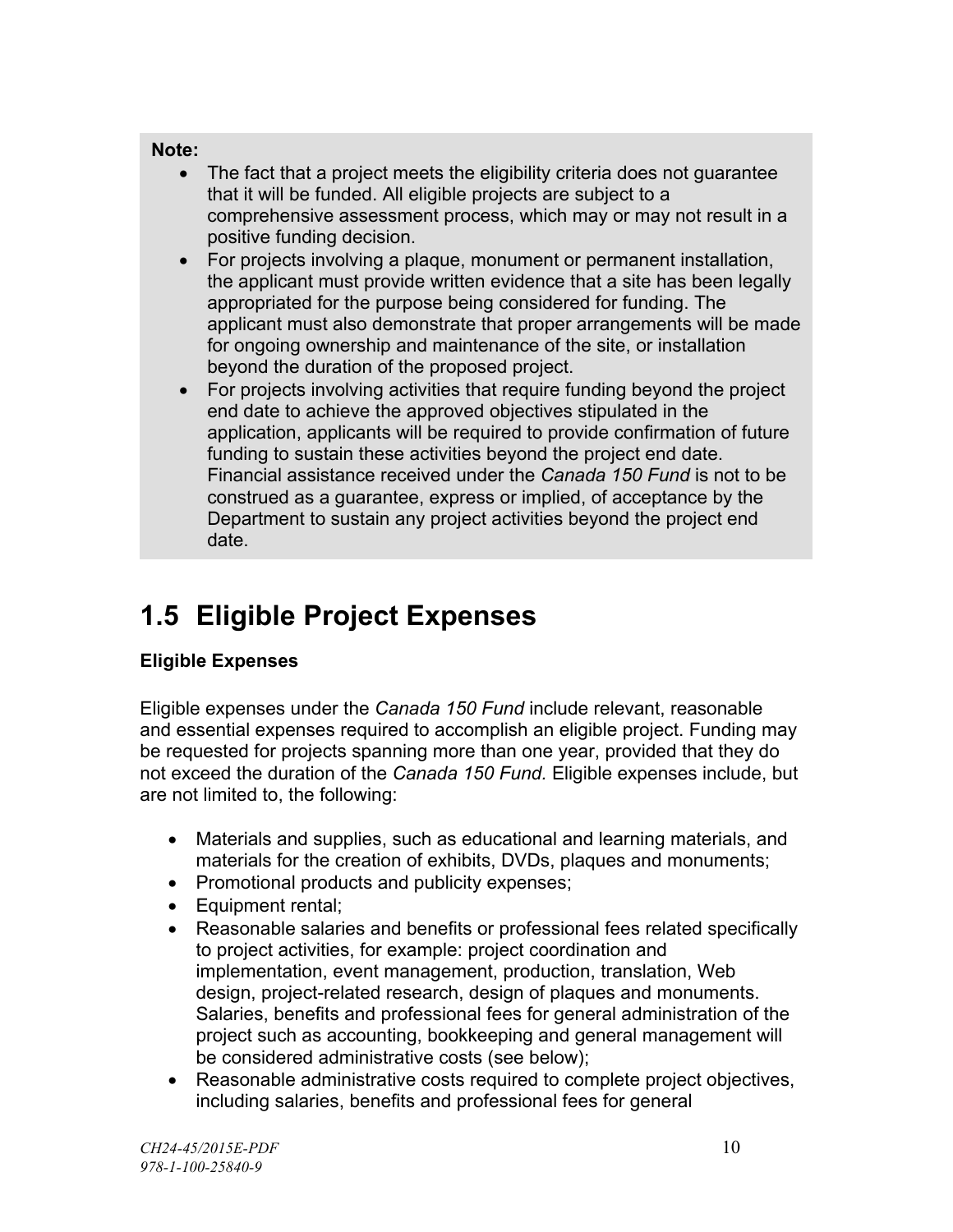administration, bank charges and utilities. **The Department will not fund administrative costs in excess of 15% of its total contribution to the project;**

- Reasonable travel costs (transportation and accommodation) incurred in Canada when travel is required to achieve project objectives, in accordance with the Government of Canada's Travel Directive, (the Directive can be found at: [http://www.tbs-sct.gc.ca/pubs\\_pol/hrpubs/TBM\\_113/td-dv\\_e.asp\)](http://www.tbs-sct.gc.ca/pubs_pol/hrpubs/TBM_113/td-dv_e.asp);
- Audit fees when necessary to meet *Canada 150 Fund* requirements with respect to a contribution agreement for the project (a program officer will provide instructions in this regard if applicable); and
- Some capital costs (see Glossary in Appendix A for definition) when expenditures are clearly linked to eligible projects and funding is provided through a contribution agreement (see Section 1.6). Please consult a Canadian Heritage program officer if you expect to request funding for capital costs.

#### **Ineligible Expenses**

Ineligible project expenses under the *Canada 150 Fund* include, but are not limited to:

- Expenses related to ineligible projects as described in Section 1.4.;
- Expenses that have already been incurred at the time of application; and
- Project expenses that have been previously funded by the Department or by another funder.

#### **Note:**

- The determination of eligible expenses rests with the Department.
- Expenses incurred prior to the project start date and after the project end date established by the Department will not be eligible for funding. Should your project be approved for funding, Department officials will contact you to establish the official project start and end dates for your project.
- Under no circumstance will the Department fund expenses incurred before the date it determines the *General Application Form* and *Project Proposal* to be complete.
- The Department takes no responsibility for expenses incurred by the applicant prior to confirmation of funding from the Department. Applicants who enter into contractual arrangements or incur expenses prior to confirmation of funding from the Department do so at their own risk.
- Costs for equipment rental of \$10,000 or more will only be funded through a contribution (see Section 1.6).
- Costs related to a plaque or a monument of \$10,000 or more will only be funded through a contribution (see Section 1.6).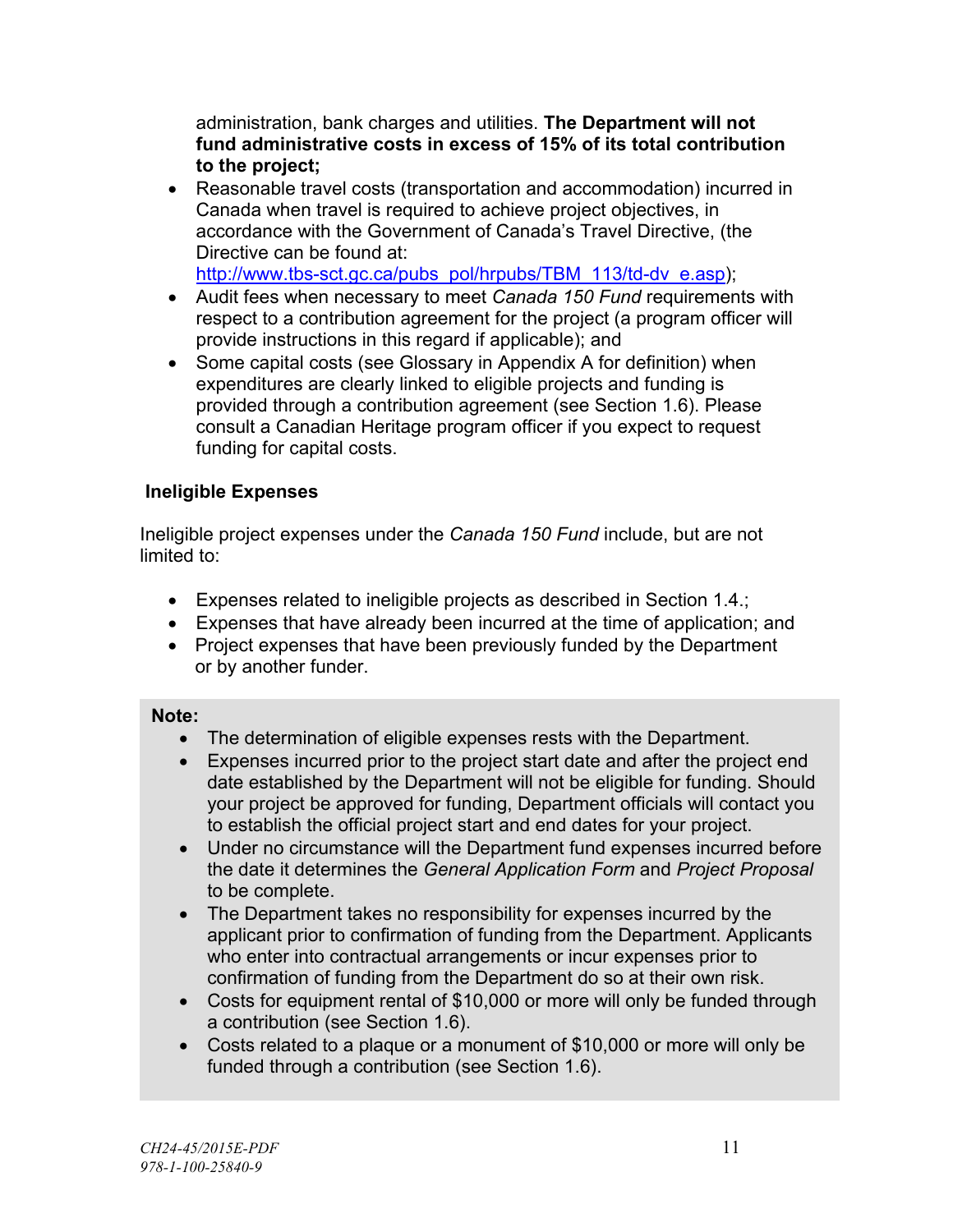### <span id="page-11-0"></span>**1.6 Available Funding**

The Department reserves the right to determine the amount of funding for each project. Even if your funding application is approved, you may not get the full amount requested from the Department. In determining funding amounts, the Department will take into consideration the impact on the overall budgetary envelope for the *Canada 150 Fund*.

While the *Canada 150 Fund* can support up to 100% of eligible expenses, applicants are strongly encouraged to secure other cash or in-kind sources of funding. The level of cash or in-kind support from other sources will be taken into consideration during the assessment process.

There is no set limit to the number of projects that can be funded for any one applicant.

#### **Grants and Contributions – What is the Difference?**

Financial assistance provided by the *Canada 150 Fund* may take the form of either a grant or a contribution, depending on the scope of the project, the amount awarded and the Department's risk assessment. You will find definitions of each funding instrument in the Glossary in Appendix A.

### <span id="page-11-1"></span>**1.7 Applying for Funding**

#### <span id="page-11-2"></span>**1.7.1 Application Deadline and Service Standards**

Canadian Heritage officials will acknowledge receipt of all funding applications, generally **within 15 calendar days**.

There is no established deadline date to submit a funding application under the *Canada 150 Fund.* It is important to note, however, that the assessment of funding applications can take **up to 26 weeks** to be completed, and that up to **four more weeks** can be required to finalize a funding agreement and issue a payment.

Applicants should therefore submit their complete funding application at least **30 weeks** prior to the proposed project's desired start date. Please note that these timelines are highly dependent on the applicant providing all of the required documentation to the Department.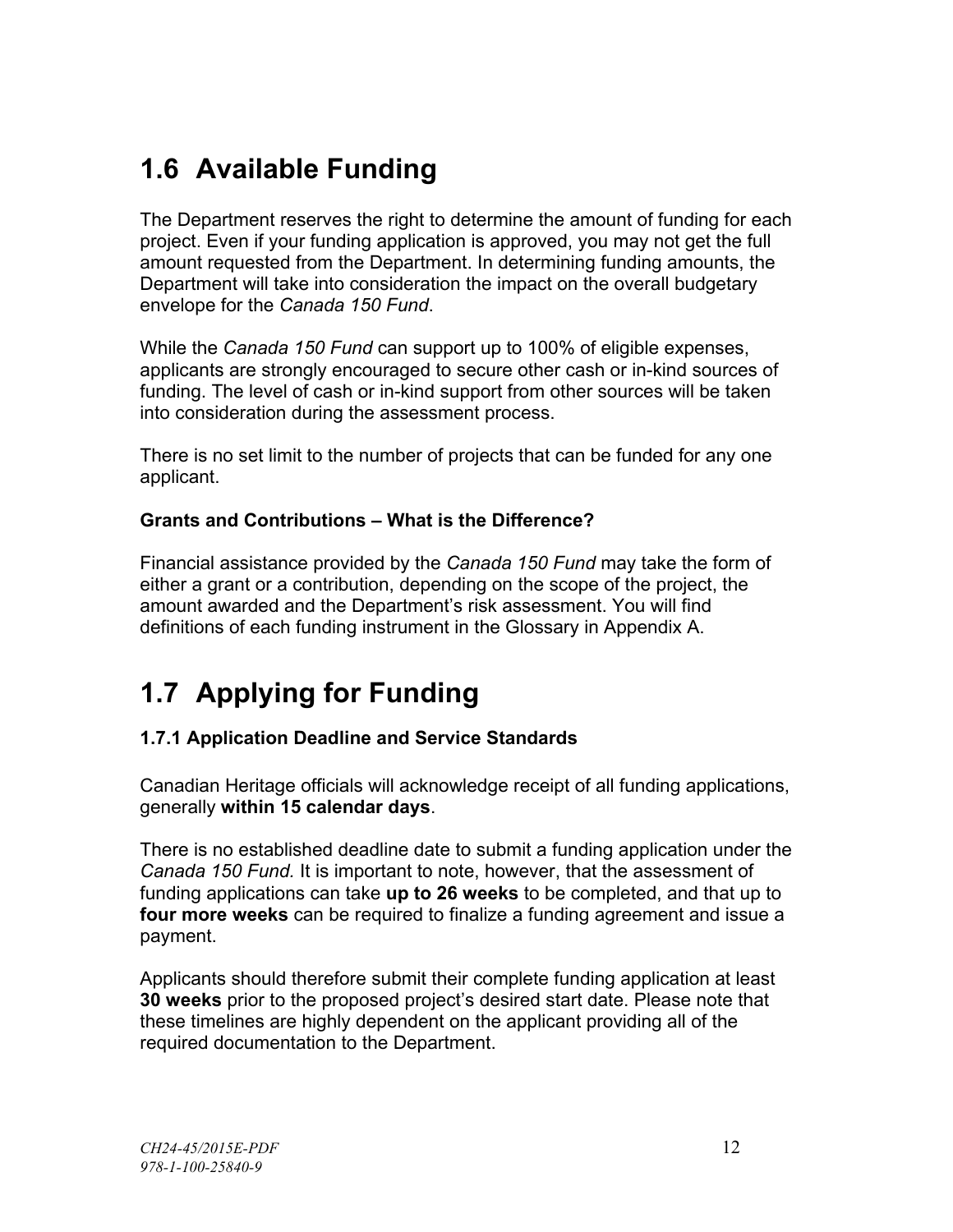#### <span id="page-12-0"></span>**1.7.2 Application Process**

#### **After reading the Program Guidelines, follow the steps below to apply for funding from the** *Canada 150 Fund***.**

- 1) Complete, print, sign and date the *General Application Form and Project Proposal* which is attached to this Guide as instructed in Section 2.
- 2) Attach all of the documents requested in the *General Application Form and Project Proposal*. Please review the Checklist in Part J of the form to ensure that you have included all the required documents.
- 3) Email or mail a signed copy of the *General Application Form and Project Proposal* and all other required documents to the **Regional Office** (for projects that are local, regional, or provincial in scope) or to the **National Office** (for projects that are national in scope). See the **Contact Us** section for the appropriate addresses.

#### **Note:**

- Please make sure to discuss your project with a *Canada 150 Fund* program officer before completing a funding application.
- Your application will only be considered complete once all the required documents have been provided. **Incomplete applications will result in delays and could cause the application to be turned down.**

### <span id="page-12-1"></span>**1.8 Assessment of Funding Applications**

#### <span id="page-12-2"></span>**1.8.1 Assessment Process**

All project proposals will go through an assessment process during which program officers will:

- 1) Confirm that the funding application is complete;
- 2) Confirm that the applicant and the proposed project are eligible for funding under the *Canada 150 Fund* (see Sections 1.3 through 1.5);
- 3) Assess all eligible project proposals against established criteria (see Section 1.8.2) and seek assistance and advice from experts and analysts if required; and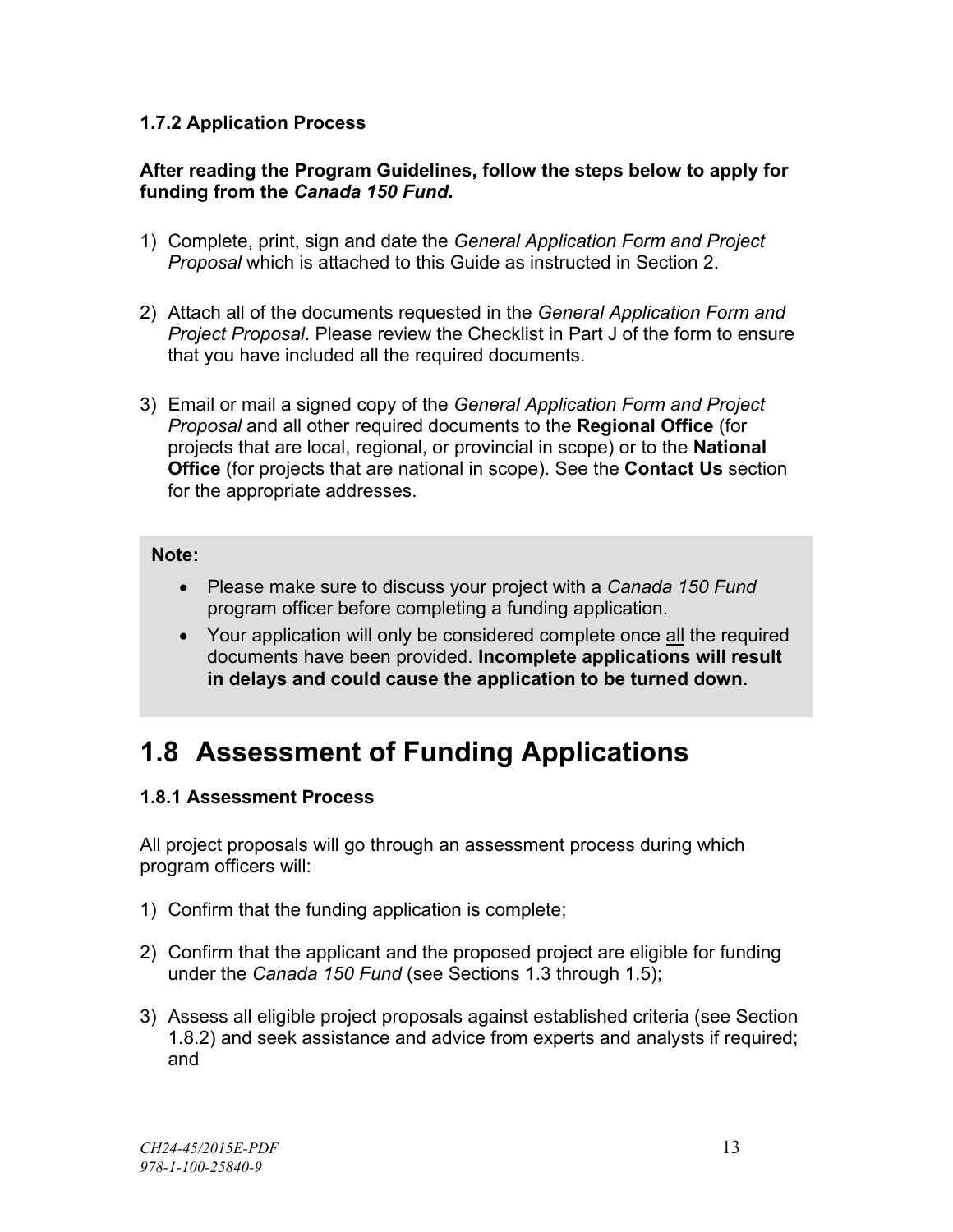4) Finalize recommendations to the Minister of Canadian Heritage for approval.

#### **Note:**

- Canadian Heritage program officers cannot provide applicants with any information on funding recommendations until a decision has been issued.
- All funding decisions are final.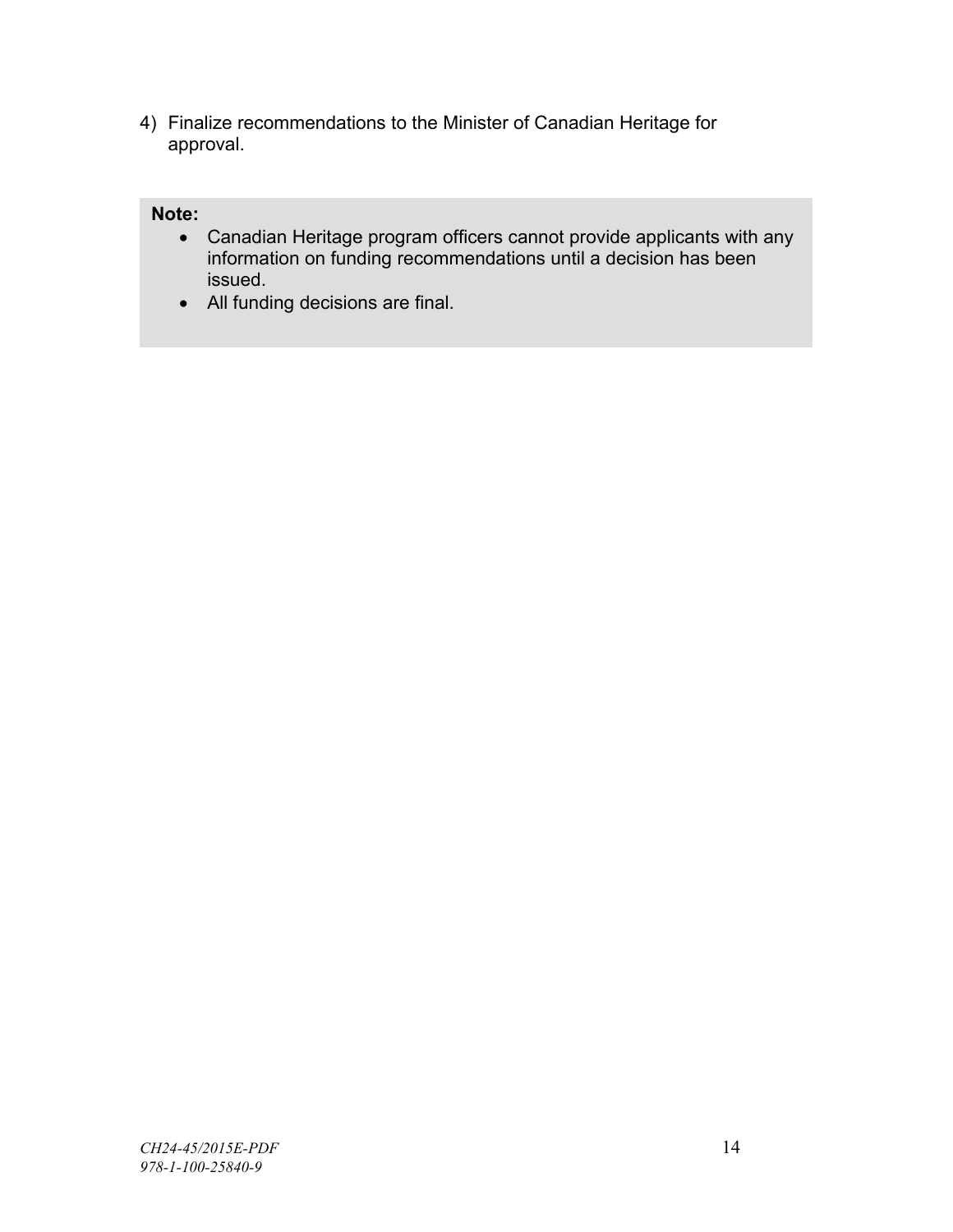#### <span id="page-14-0"></span>**1.8.2 Assessment Criteria**

Eligible projects will be assessed against the following essential criteria:

- The applicant has the capacity to deliver the project;
- The community has demonstrated its support for the project and, where relevant, key community stakeholders have been engaged;
- Where agreements for collaboration are required to ensure the successful delivery of the project, contributors have confirmed their participation;
- The extent to which the project will be inclusive of Aboriginal communities, official-language minority communities, ethno-cultural communities and youth;
- The project objectives are specific and realistic and clearly support the objectives of the *Canada 150 Fund*;
- The project is new and innovative and will not duplicate other initiatives;
- The proposed approach will allow for the successful and timely delivery of the project;
- The project will effectively reach the identified target audience(s) and produce results that represent good value for money; and
- The proposed budget is sufficiently detailed, reasonable and balanced.

### **1.9 Additional Project Requirements**

#### **1.9.1 Environmental Assessment**

Projects funded by the Department are subject to the provisions of the *Canadian Environmental Assessment Act, 2012*. The applicant shall ensure that all activities comply with federal, provincial/territorial and municipal laws and regulations, and related laws or guidelines with respect to environmental matters.

Activities to be carried out on federal lands may require an evaluation of environmental effects under the *Canadian Environmental Assessment Act, 2012,* prior to the start of the proposed project. If your activities are to be carried out on federal lands, a program officer will contact you if additional information is required.

All costs related to environmental analyses or assessments are the responsibility of the applicant.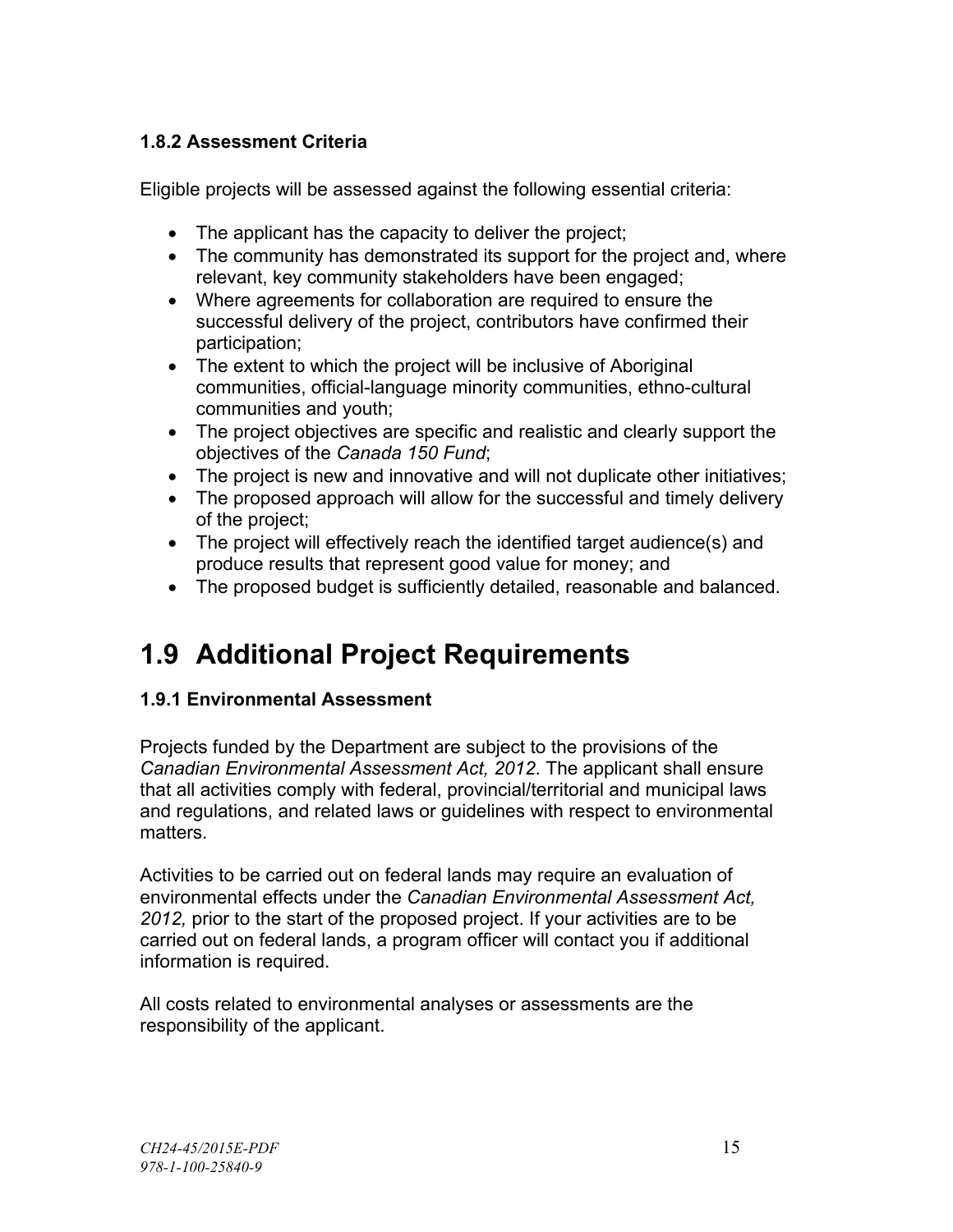#### <span id="page-15-0"></span>**Note:**

• Costs related to the evaluation of environmental effects are not eligible project expenses under the *Canada 150 Fund*.

#### **1.9.2 Official Languages**

English and French are the official languages of Canada. The Government of Canada is committed to enhancing the vitality and supporting the development of the English and French linguistic minority communities in Canada and to fostering the full recognition and use of both English and French in Canadian society

If you receive funding from the *Canada 150 Fund*, a program officer will discuss the official languages requirements for your project with you. These requirements will appear in your grant letter or contribution agreement.

#### **1.9.3 Audit**

For contributions, the Department reserves the right to audit or have audited the accounts and records of primary and, in the case of third party delivery, ultimate recipients to ensure compliance with the terms and conditions of the contribution agreement for the project. The audit will ensure that funds were used for their intended purpose. Recipients shall make available any records, documents and information that the auditors may require. The scope and timing of such audits shall be determined by the Department and, if conducted, may be carried out by employees of the Department or by its agent(s). Audit requirements will be specified in the contribution agreement for the project.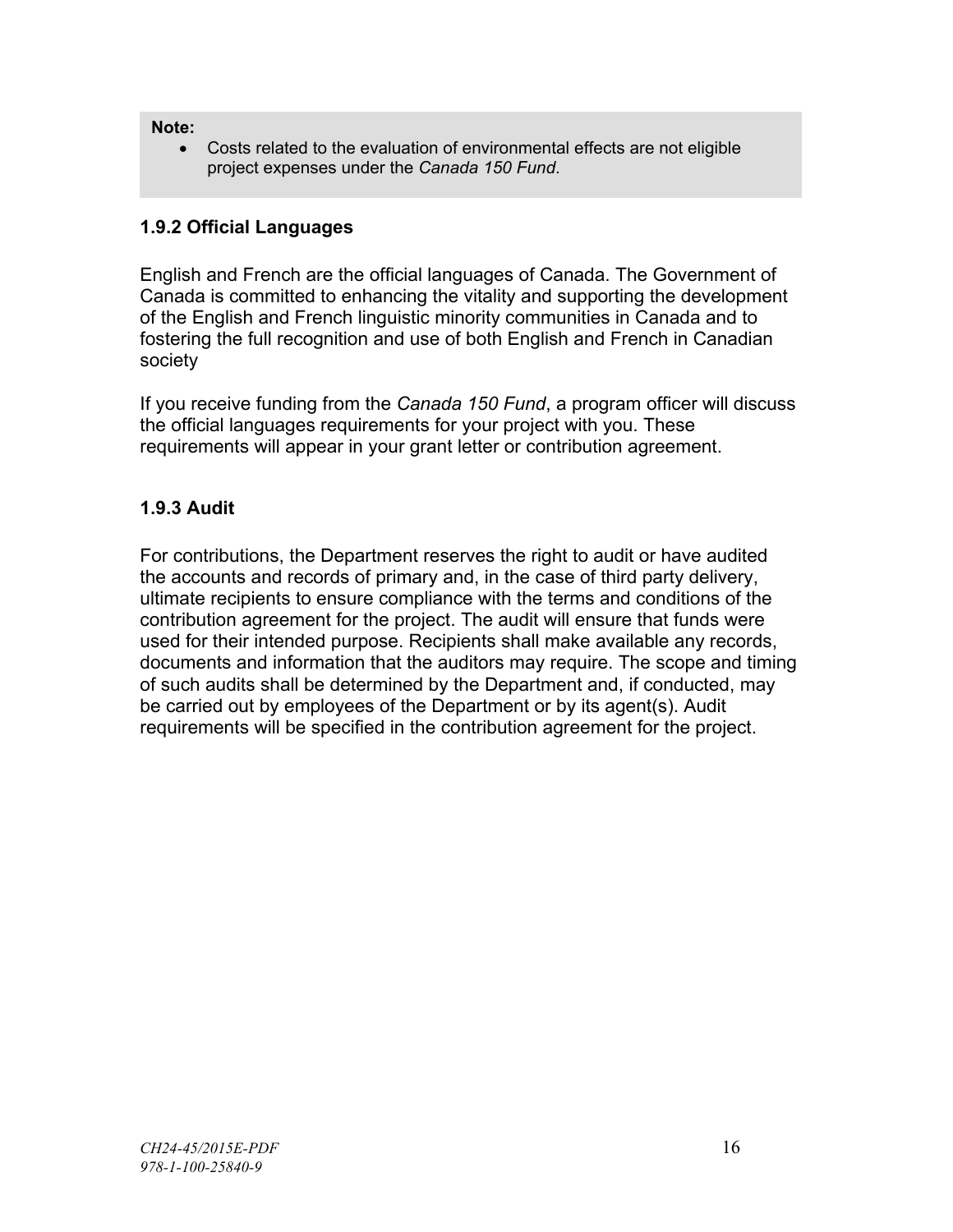#### <span id="page-16-0"></span>**1.9.4 Acknowledgement of Government of Canada Funding**

Organizations that will receive funding from the *Canada 150 Fund* must publicly acknowledge, in English and in French, the financial support received from the Government of Canada in all communication materials and promotional activities related to the funding agreement, such as advertising, promotional and program materials, public announcements, speeches, websites, social media, etc. The Department's requirements for public acknowledgement of financial assistance were updated in 2014 and are now part of the funding agreements. The Department's *Guide on the Public Acknowledgement of Financial Support* [\(http://pch.gc.ca/pc-ch/peaf-pafa/index-eng.cfm\)](http://pch.gc.ca/pc-ch/peaf-pafa/index-eng.cfm) is designed to assist funding recipients in complying with the requirements described in the funding agreement.

#### **1.9.5. Final Activity Report**

All funding recipients are required to submit a Final Activity Report once their project is complete.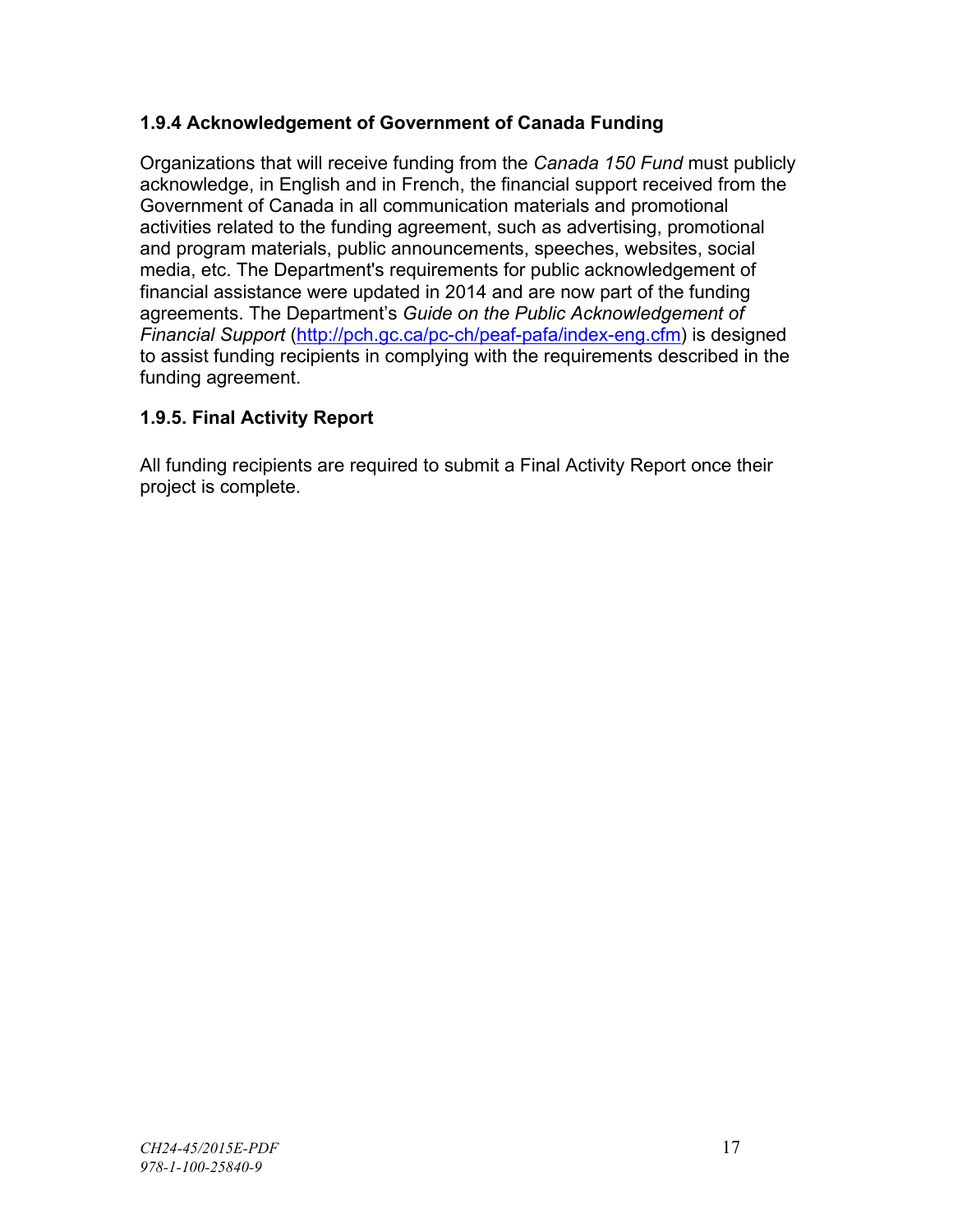<span id="page-17-0"></span>**Section 2: General Application Form and Project Proposal**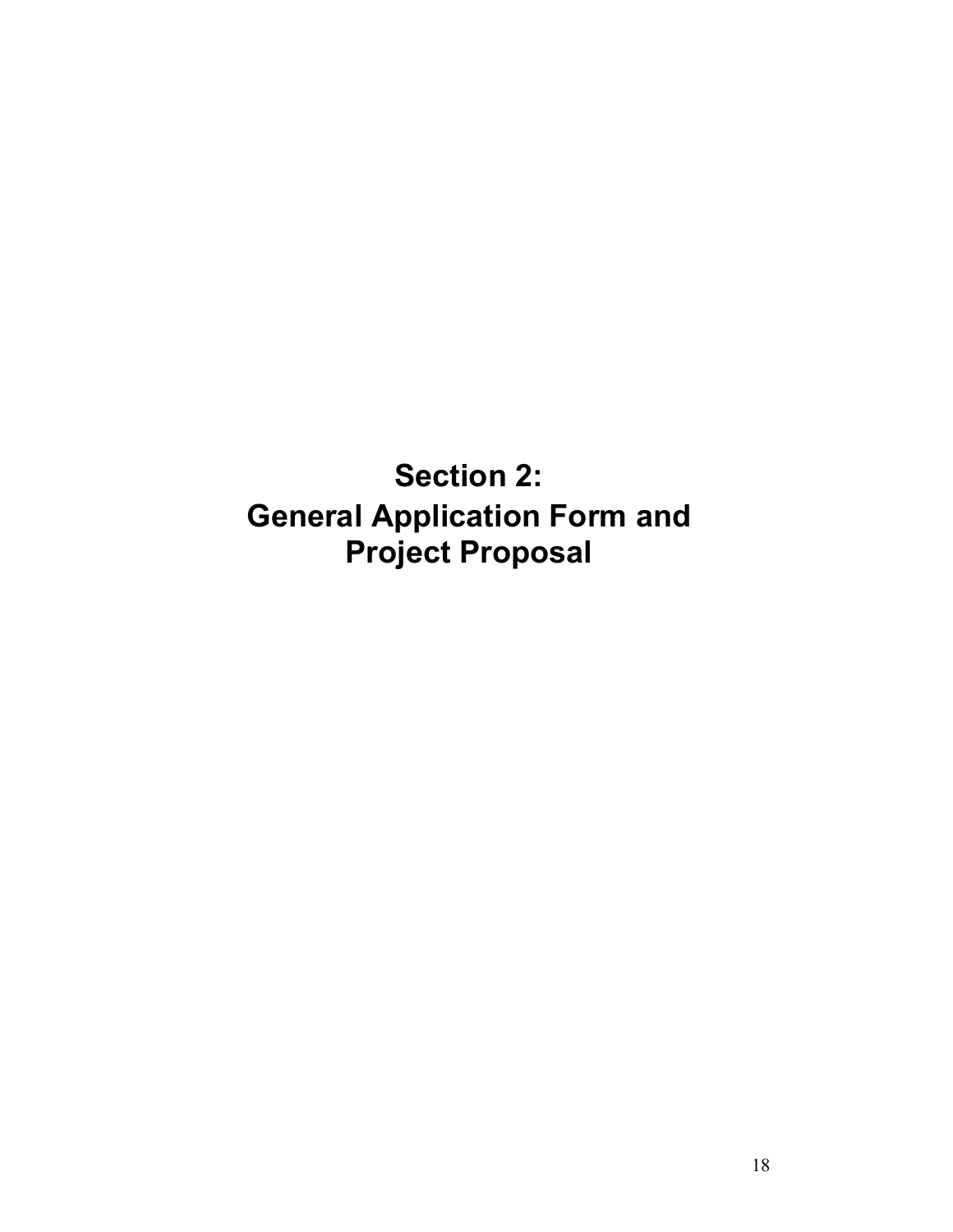### <span id="page-18-0"></span>**2.1 About the General Application Form and Project Proposal**

Once completed, the *General Application Form* and *Project Proposal*, along with the additional documents requested, will constitute your complete funding application.

Below you will find instructions and helpful tips to complete the *General Application Form* and *Project Proposal* which is attached at the end of this Guide. If you require further assistance, please contact a *Canada 150 Fund* program officer (see "Contact Us" for contact information).

#### **Note:**

• It is not recommended to complete the *General Application Form* and *Project Proposal* if you have not yet read Section 1 of the Applicant's Guide and if you have not discussed your project with a *Canada 150 Fund* program officer.

#### **PARTS A through D – The General Application Form:**

- Complete all required fields, as well as all optional fields that may apply.
- In choosing a project title, please limit the title to 75 characters. If you have received funding from the Department of Canadian Heritage in the past, please avoid using the title used for the previous project(s).

#### **PART E – Conditions:**

• Please read the conditions outlined in Part E carefully. If you have any questions, contact a Canadian Heritage program officer.

#### **PART F – Declaration:**

• The *General Application Form* and *Project Proposal* must be signed by the same person identified in Part B who is authorized by the applicant organization to enter the organization into a legal agreement. You are required to provide confirmation of the organization's authorization to submit an application and to be represented by the person signing the application (e.g., a motion from the Annual General Meeting, a Resolution of the Board of Directors, etc.).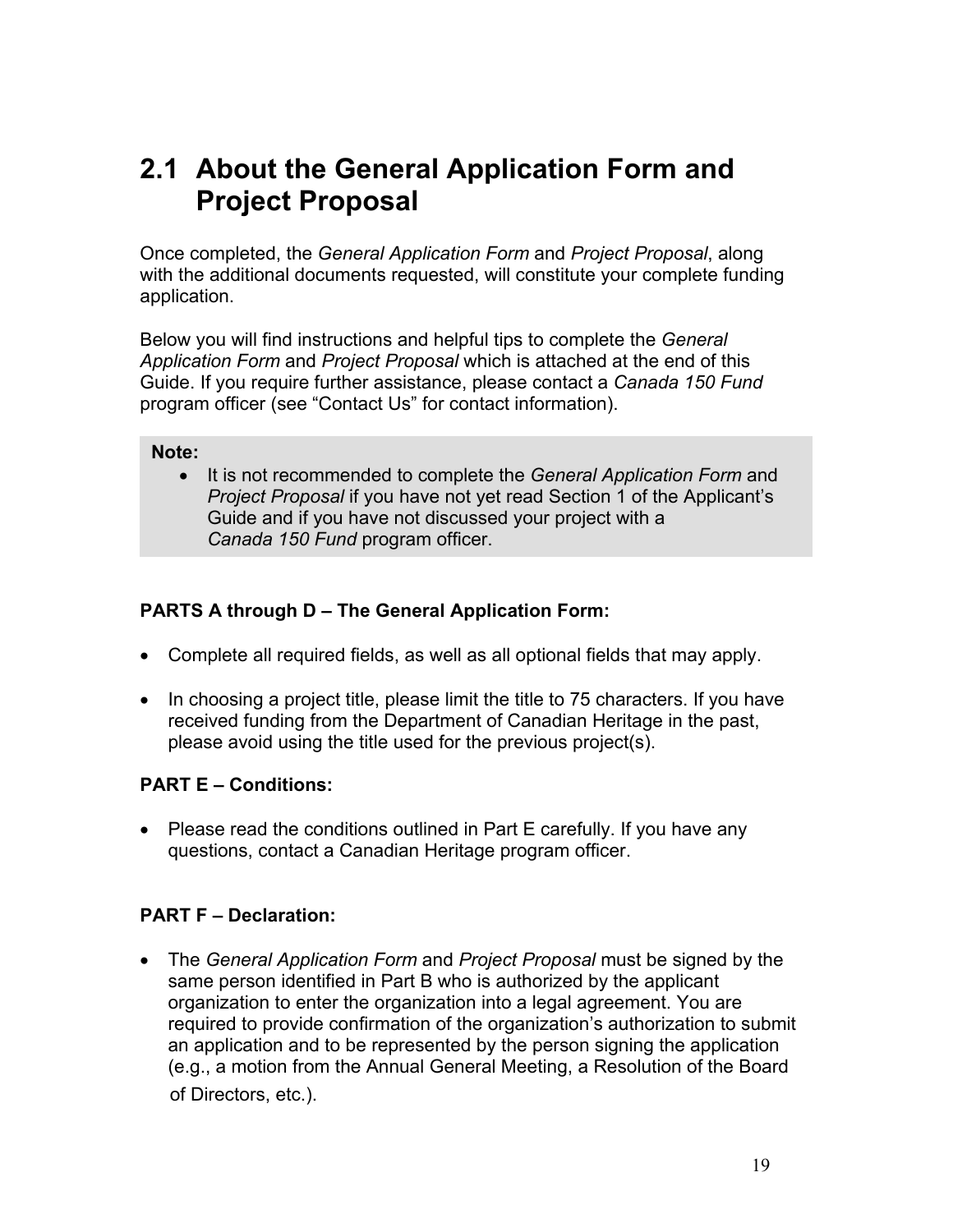#### **PART G – Project Proposal:**

- The **Project Proposal** section of the form (Part G) is a key element of your funding application. This is where you will describe what your project will achieve, how it will achieve it, who it will benefit and why it is important. The merit and viability of the proposed project, as well as its contribution to the objectives of the *Canada 150 Fund* (see Section 1.2), must be made evident throughout the proposal. The proposal must also demonstrate that the Department's contribution is necessary in order to carry out your project.
- Here are a few tips to help you complete Part G:
	- Be clear, specific and to the point. Avoid unnecessary repetitions;
	- Spell out acronyms the first time they are used;
	- After you have finished, review your proposal against the essential assessment criteria outlined in Section 1.8.2 to ensure that they have been addressed; and
	- Ask someone who is not involved in your project to read your proposal and confirm that they clearly understand what the project will achieve.
- Here is an example of how to complete the Project Activities & Performance Indicators (question 59):

| <b>Project Activities &amp; Performance Indicators</b> |                                                      |                                                                                                           |                                                                                                                   |  |
|--------------------------------------------------------|------------------------------------------------------|-----------------------------------------------------------------------------------------------------------|-------------------------------------------------------------------------------------------------------------------|--|
| 59. Activities                                         | <b>Timelines</b>                                     | <b>Indicators</b>                                                                                         | <b>Promotion</b>                                                                                                  |  |
| List your project activities.                          | Approximate<br>timelines/date<br>of each<br>activity | Indicate the<br>expected number of<br>participants and<br>identify the expected<br>results.               | Indicate how you plan to<br>promote your project to<br>ensure that it is fully<br>accessible and well<br>attended |  |
| 1.) Create a mobile exhibit.                           | June -July<br>2017                                   | 2000 people will view<br>the exhibit & learn<br>about the 150 <sup>th</sup><br>anniversary<br>exhibition. | Through local media such<br>as newspapers, radio and<br>television.                                               |  |
| 2.) Produce & distribute<br>learning materials.        | April 2017                                           | 15,000 pamphlets<br>will be distributed to<br>local schools.                                              | Distribute learning<br>materials to local schools<br>and school boards.                                           |  |
| 3.) Host a community event.                            | July 25, 2017                                        | 5,000 people will                                                                                         | The event will be                                                                                                 |  |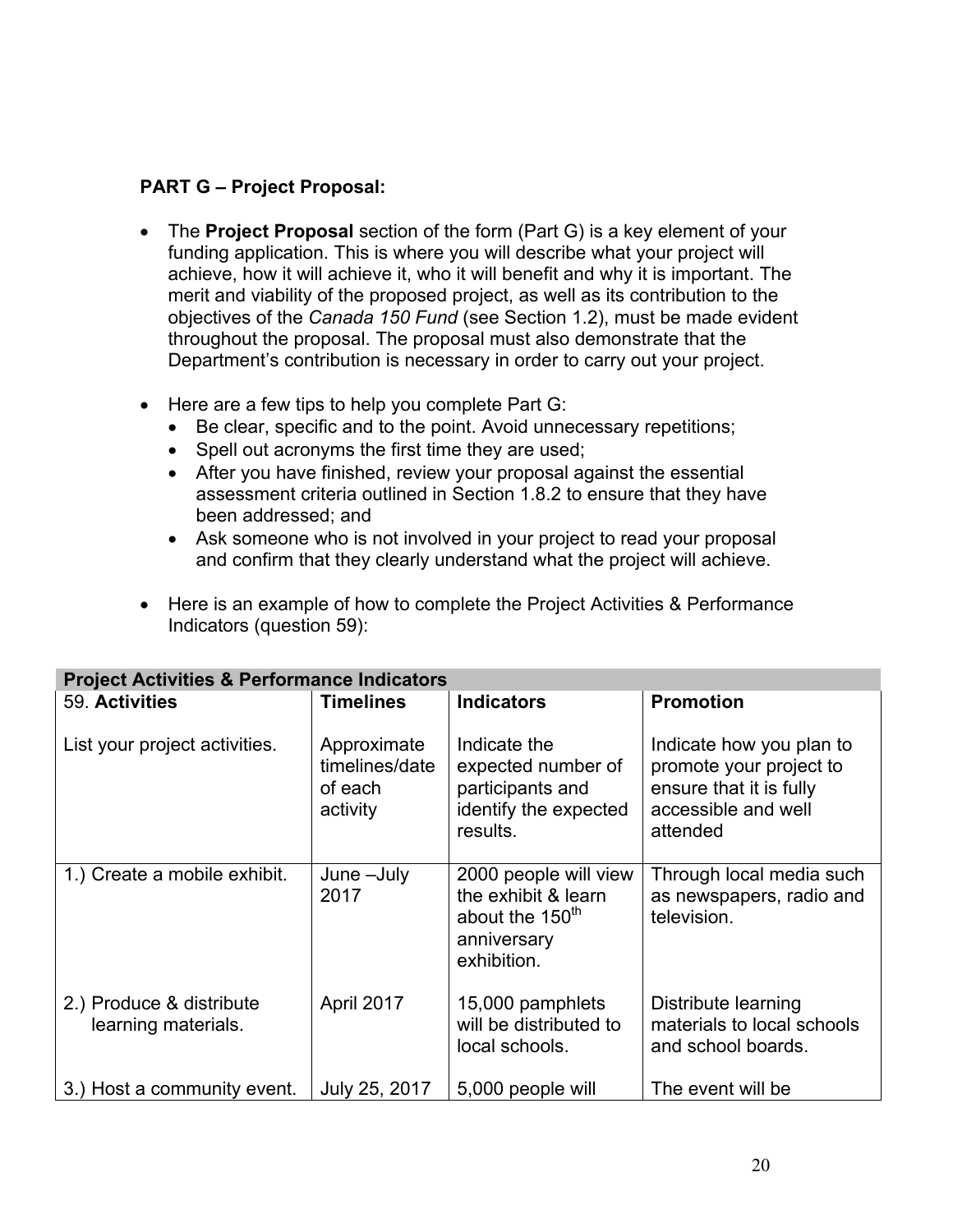<span id="page-20-0"></span>

| attend the event and   | promoted through the use    |
|------------------------|-----------------------------|
| have an opportunity    | of a local advertising      |
| to become engaged      | campaign and we hope to     |
| in the celebrations of | partner with local          |
| Canada's $150th$ .     | businesses that will assist |
|                        | with promotion.             |

#### **PART H – Official Languages:**

• Please see Section 1.9.2 for information regarding official languages requirements.

#### **PART I – Environmental Effects Evaluation**

• Please see Section 1.9.1 for information regarding the evaluation.

#### **PART J – Application Checklist:**

• A number of documents must be attached to the *General Application Form*  and *Project Proposal* in order for your funding application to be considered complete. Please review and complete the Checklist to ensure that all required documents are provided.

### **2.2 About Annex A (Cashflow Budget)**

#### **ANNEX A –** *Canada 150 Fund* **– Cashflow Budget:**

- In preparing your project cashflow budget in Annex A, you must:
	- Complete a separate cashflow budget for each fiscal year for which you have revenues and expenditures;
	- Ensure that your budget is balanced (i.e., the projected total expenses are equal to the projected total cash and in-kind revenue);
	- Include only costs and revenues directly related to the project;
	- Ensure that it will be clearly indicated how each budget item has been calculated. **The costs should be easy to relate to the activities in the action plan.** Use the "Notes" column to provide the level of detail required, such as hourly or daily rates for wages and professional fees;
	- For each budget item, identify the amount that you are requesting from the *Canada 150 Fund* and the amount that will be contributed by other funding sources (details can be included in the notes column). Make sure to include in-kind contributions to the project. In-kind contributions can be made by an individual or organization in the form of materials,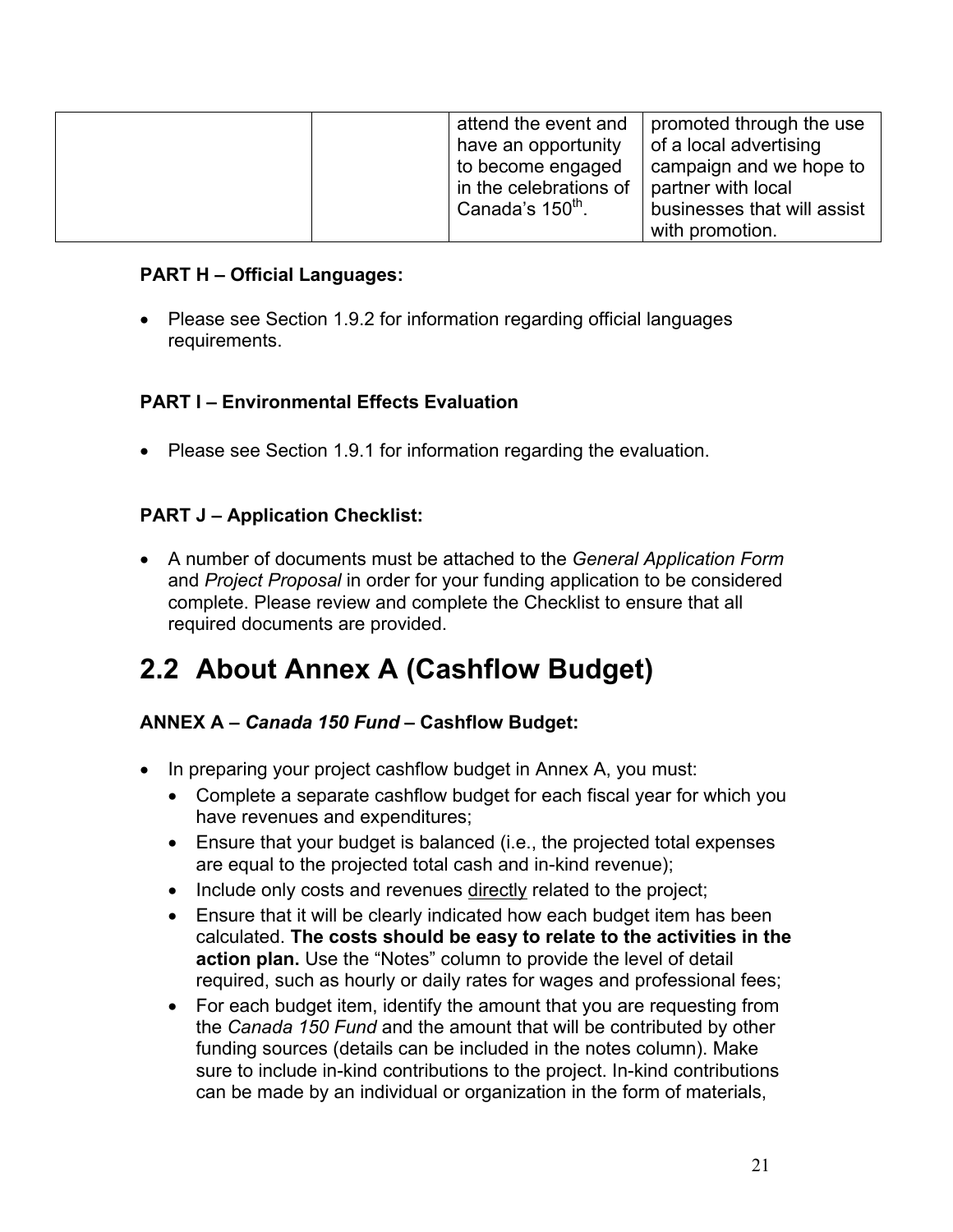goods, services or time. To be eligible, in-kind contributions must be of fair market value and essential to the project's success, and would otherwise have to be paid by the applicant;

- Ensure that you are only asking the *Canada 150 Fund* to fund eligible project expenses (see Section 1.5 for the list of expenses that are eligible under the *Canada 150 Fund*);
- Ensure that you do not include the taxes paid on goods and services for which you are entitled to a tax credit or reimbursement. The *Canada 150 Fund* will not fund these amounts; and
- Ensure that the information provided in the itemized cashflow budget table in Annex A corresponds to the amounts indicated in Part D of the *General Application Form* and *Project Proposal*.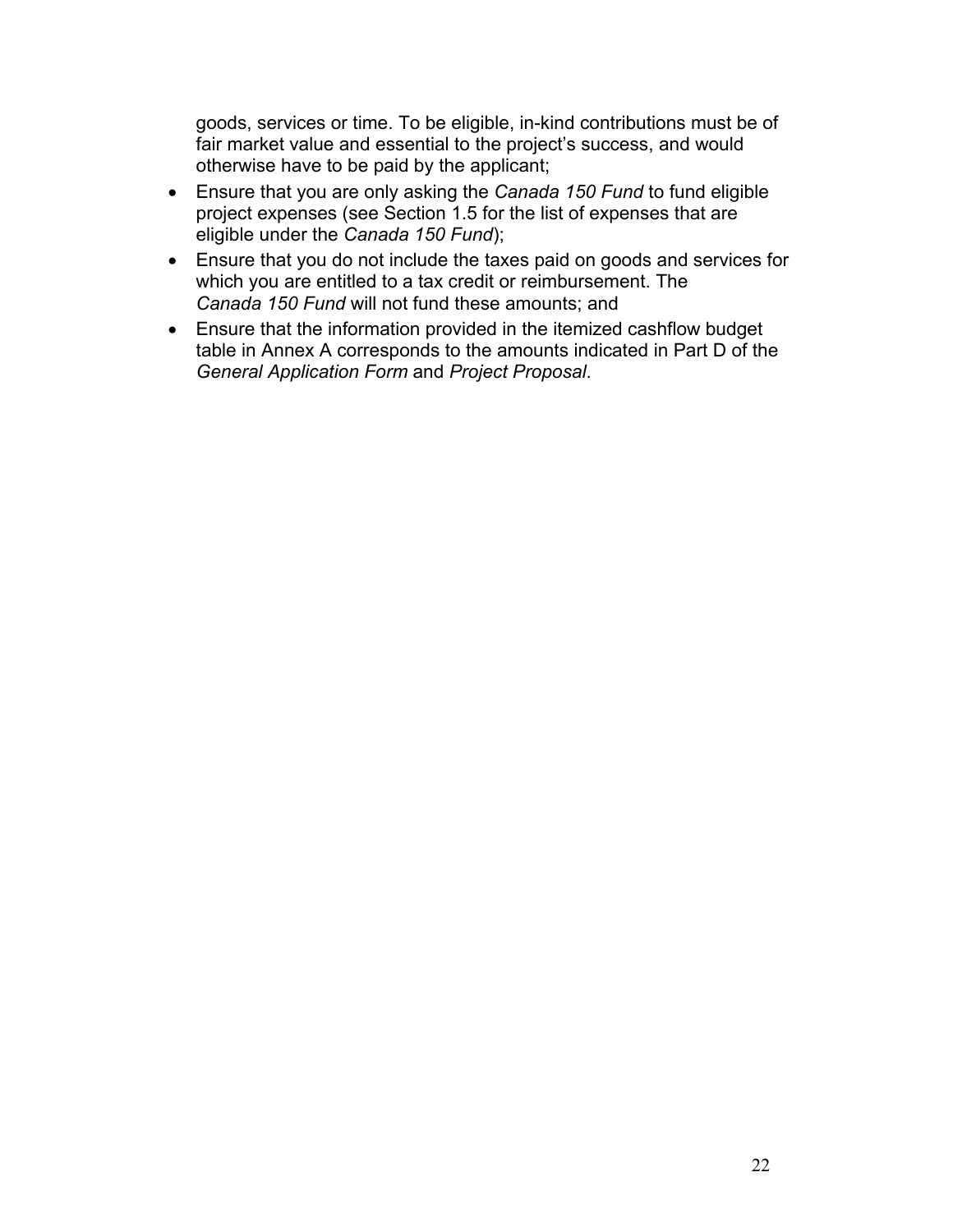### <span id="page-22-0"></span>**Appendix A: Glossary**

This Glossary provides definitions of important terms used in the *Canada 150 Fund* Applicant's Guide*.*

**Administrative Costs:** Administrative expenses, such as utilities, bank charges, bookkeeping and salaries or professional fees related to general administration. Only administration costs directly related to the project are eligible for funding under the *Canada 150 Fund* (to a maximum of 15% of the Department's contribution).

**Benefits:** The employer portion (net of payroll deductions from employees) related to:

- statutory benefits such as the Canada Pension Plan and the *Régie des rentes du Québec*, employment insurance, vacation pay, workers' compensation premiums and provincial health plans where applicable; and
- non-statutory benefits such as group insurance coverage for medical, dental, disability, life insurance and other items.

**Capital Costs:** Expenditures incurred to acquire a physical asset with a useful life that extends beyond the life of the project (e.g., property, equipment) or to add to the value of an existing physical asset.

**Contribution:** Funding provided to an organization for a specified purpose, the terms of which are governed by a contribution agreement that is signed by the funding recipient and the Department. Payments under a contribution agreement are conditional to the terms of the agreement being respected by the recipient. Contributions must be accounted for and are subject to being audited. Contributions are one of the two instruments used by the *Canada 150 Fund* to fund eligible projects, "grants" being the other (see related definition).

**Fiscal Year:** A 12-month period used by an organization as an accounting period. For example, the federal government's fiscal year runs from April 1 to March 31 of the following year.

**Geographical Scope of Activity:** your organization's principal geographical area of operation.

• Local - active in a community or neighbourhood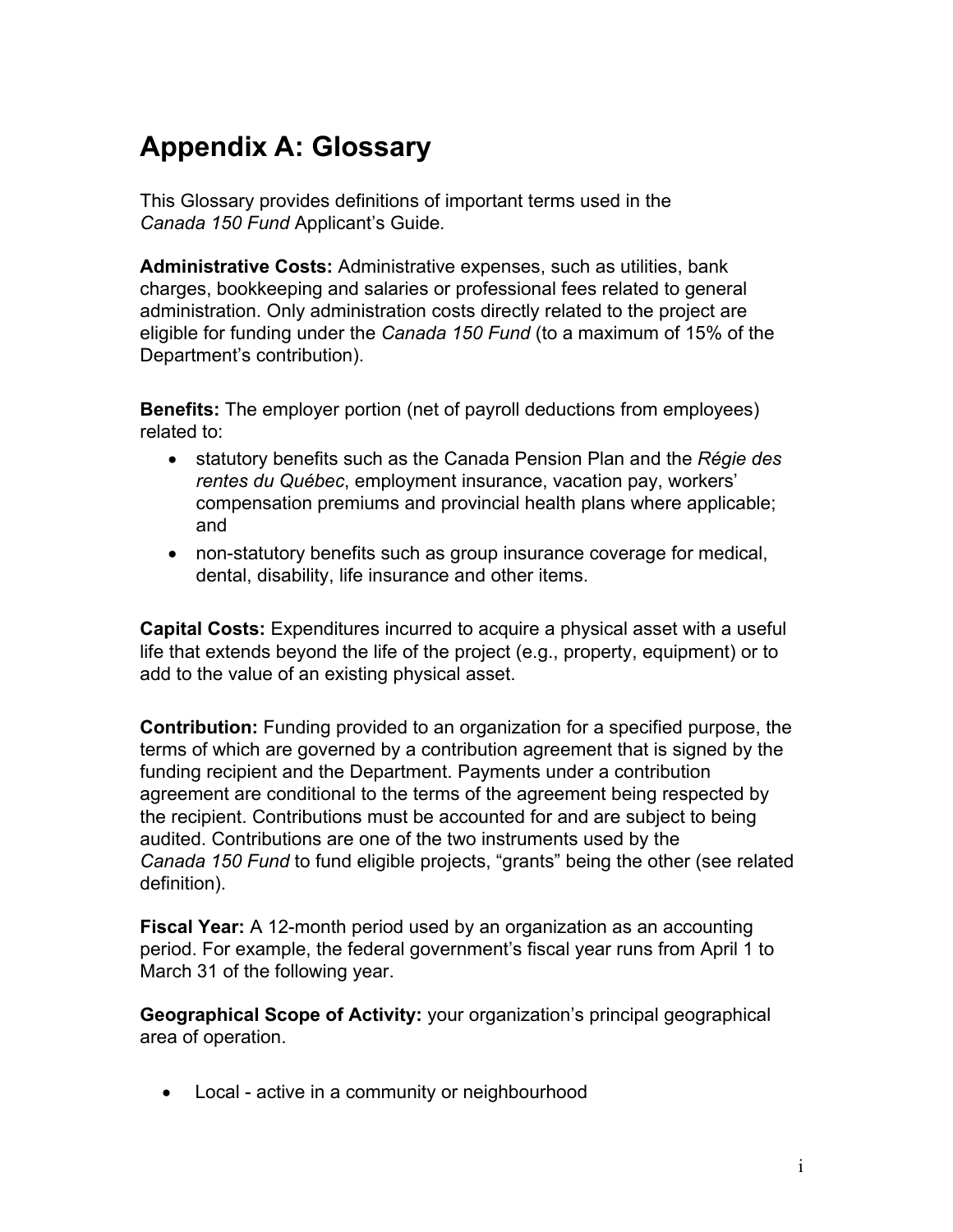- Regional active in at least two municipalities in a region
- Provincial/Territorial active throughout a province or territory
- National active across Canada

**Goal:** The primary purpose of a project. A goal is a statement of desired outcomes to be achieved over a specified period of time.

**Grant:** Funding subject to pre-established eligibility and other entitlement criteria. A grant is not subject to being accounted for by a recipient, nor normally subject to audit by the Department. The recipient is required to report on results achieved. Grants are one of the two instruments used by the *Canada 150 Fund* to fund eligible projects, "contributions" being the other (see related definition).

**In-Kind Contribution:** Goods or services donated to a project (by the recipient or by a third party) without expectation of compensation. In-kind contributions are considered real contributions to the cost of the proposed activities but are not reimbursable. Donated goods and services may be considered as in-kind contributions if they are essential to a project's success; if they would otherwise have to be purchased by the recipient; if they can be measured at fair market value (i.e., in relation to similar goods and services); and if they are balanced by an equal expense in the project budget.

**Objective:** For the purposes of a project, objectives are the specific targets that need to be achieved in order to attain the project goal. Objectives should be clear, concise, realistic and achievable within the timeframes and resources available.

**Performance Assessment:** For the purposes of a project, performance assessment is the systematic collection and analysis of data used to measure the project's success.

**Professional Fees:** Payments for services rendered by an individual who is not an employee of the organization, or by a firm that is separate from the organization. For example, this can include fees for services provided by writers, translators, accountants for auditing the project and project managers.

**Project:** A specific set of activities that contribute to the attainment of identified objectives. A project has a definite beginning and end and is separate from the activities normally carried out by an organization. A project may be presented in phases with each phase given consideration as an individual project.

**Results:** For the purposes of a project, results are the benefits, consequences or changes that are expected to occur as a result of the project. Results should